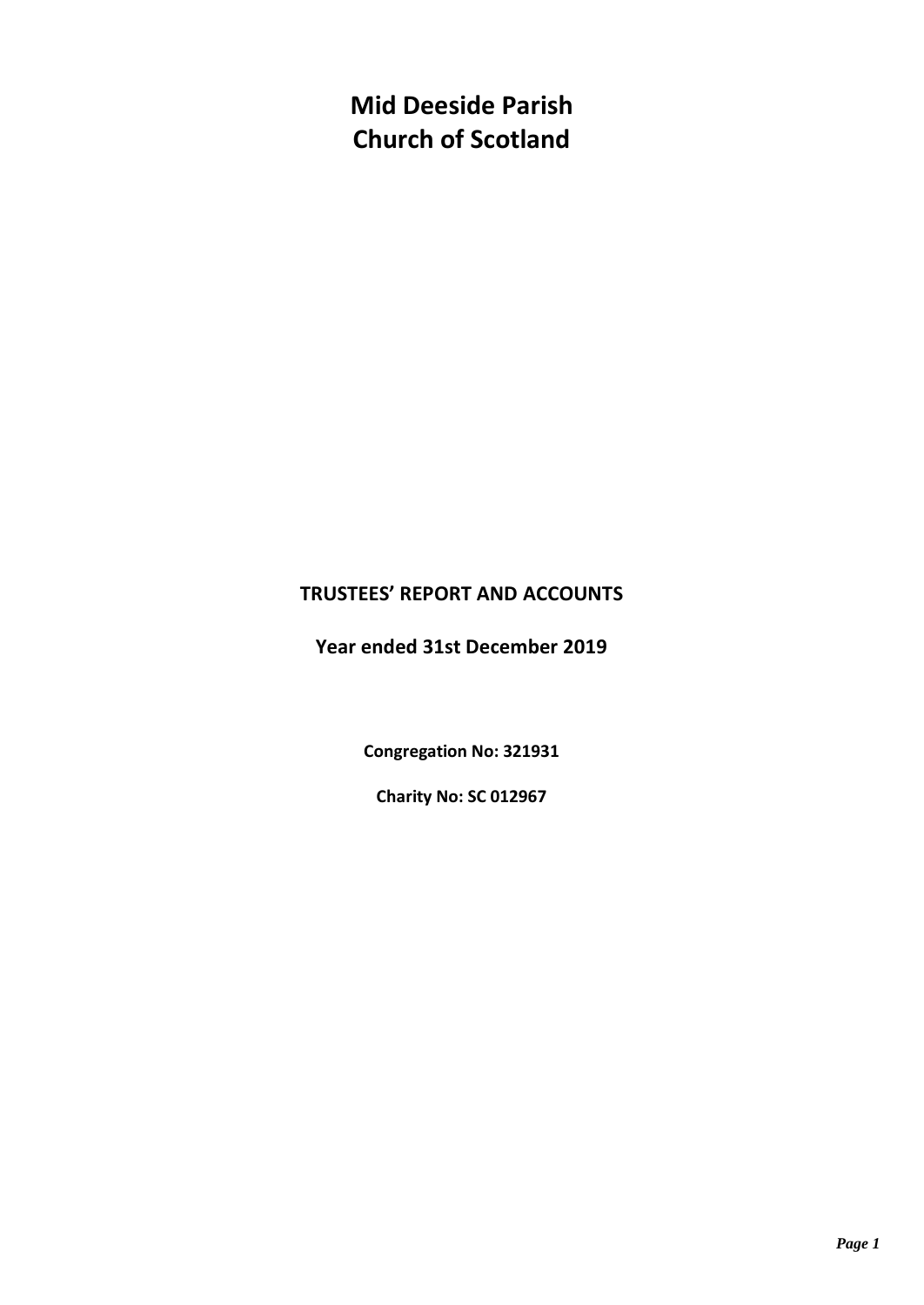### **Mid Deeside Parish Church of Scotland Reference and administrative information**

| Charity name:                | Mid Deeside Parish, Church of Scotland                              |
|------------------------------|---------------------------------------------------------------------|
| Charity registration number: | SC 012967                                                           |
| Congregation reference no:   | 321931                                                              |
| Contact address:             | St Marnan Road<br>Torphins, Banchory<br>Kincardineshire<br>AB31 4JQ |

#### **Trustees - Kirk Session members:**

Ms Tracy Anderson Mr Bob Auckland Mrs Pam Auckland Mr Alan Bainbridge Mr Arthur Beaton Mrs Sheila Blair Mrs Irene Bonner Mr Danny Brown Mr Frank Crichton Mrs Shiona Davidson Mrs Hilary Dow Mr Peter Ferries Mrs Alison Findlay Mr Archie Findlay Mr Colin Guy Mrs Sharon Guy Mrs Anne Hilton Mr Charlie Hilton Mr Pete Howe Mr Maurice Jones

Mrs Ruth Jones Mr Alistair Kellas Mrs Dorothy Keir Mr Dave McGregor Mrs Alice McLean Mr Andrew McMurtrie Mrs Sheila McMurtrie Mr Rob Mackay Mrs Mary Marshall Mr Neil Mathers Miss Maureen Mearns Mrs Lilian Milne Mrs May Murray Mr Richard Orren Mrs Margaret Stewart Mr Brian Still Mrs Lesley Stone Mr David Wildgoose Mrs Edna Wildgoose

#### **Principal office-bearers:**

Minister: Rev Holly Smith (from 8.8.19) Interim Moderator: Rev Tony Stephen (to 8.8.19) Session Clerk: Mrs Pam Auckland Church Treasurer: Mr Bob Auckland

#### **Independent examiner: Bankers:**

Mr Raymond Donald **Clydesdale Bank plc** 8 Battock Terrace 38 High Street Torphins **Banchory** AB31 4JD AB31 5RS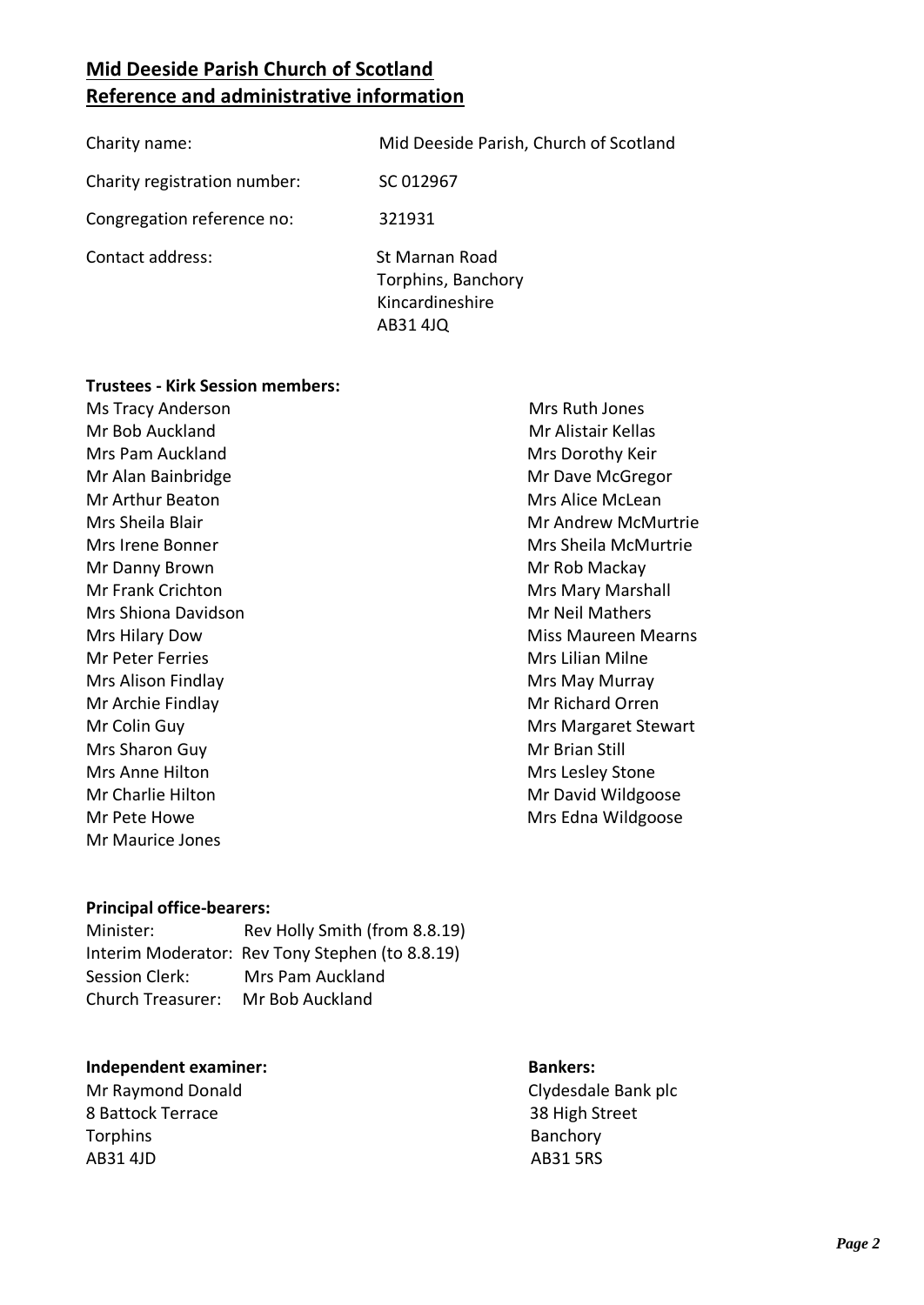#### **Structure, governance and management**

#### *Governing Document*

The Church is administered in accordance with the Unitary Constitution of the Church of Scotland.

#### *Recruitment and appointment of Trustees*

Members of the Kirk Session are the charity trustees. The Kirk Session members are the elders of the Church and are chosen from those members of the Church who are considered to have the appropriate gifts and skills.

#### *Organisational structure*

The Kirk Session, which meets six to eight times a year, is responsible for spiritual affairs within the Church. It is represented at Presbytery by an elected elder. Day to day affairs are looked after by various Teams which report regularly to Kirk Session via a Steering Group made up of representatives from each Team and the Minister or Moderator and the Session Clerk.

The Congregational Roll at 31<sup>st</sup> December 2019 stood at 485 members (2018: 537).

#### **Objectives**

The Church of Scotland is Trinitarian in doctrine, Reformed in tradition and Presbyterian in polity. It exists to glorify God and to work for the advancement of Christ's Kingdom throughout the world. As a national Church, it acknowledges a distinctive call and duty to bring the ordinances of religion to the people in every parish of Scotland through a territorial ministry. It co-operates with other churches in various ecumenical bodies in Scotland and beyond.

The Kirk Session is keen to try to encourage young people to become involved in the work and worship of the church and plans are in place for Messy Church sessions in 2020 as well as social activities like the Christmas Tree Festival. A job description for a part time youth/family worker has been drawn up and funds should be available to employ someone for this role for at least two years. The appointment of the Rev. Holly Smith as our minister has seen a regular increase in attendance at weekly worship and Holly is also visiting the local schools, both primary and secondary.

### **Activities, achievements and performance**

Thursday 8<sup>th</sup> August was the date for the induction of our new minister, Rev. Holly Smith, who came to us from Texas after a year of familiarisation at Mannofield Church in Aberdeen. Holly and her husband and family moved into the new manse which was purchased in August following the sale of the original manse in March. Holly has settled in very well and her energy and enthusiasm for sharing God's love are an inspiration to all.

Morning worship takes place each Sunday in the church building in Torphins. Communion is held bi-monthly and a service takes place in Annesley Care Homes on a monthly basis. The morning service is now being live-streamed to the church Facebook page and a number of people take advantage of this provision.

There was the usual excellent attendance at our Church Garden Praise service in August though the weather meant that it had to take place indoors once again. The Granite City Brass Band accompanied the singing with their accustomed professionalism.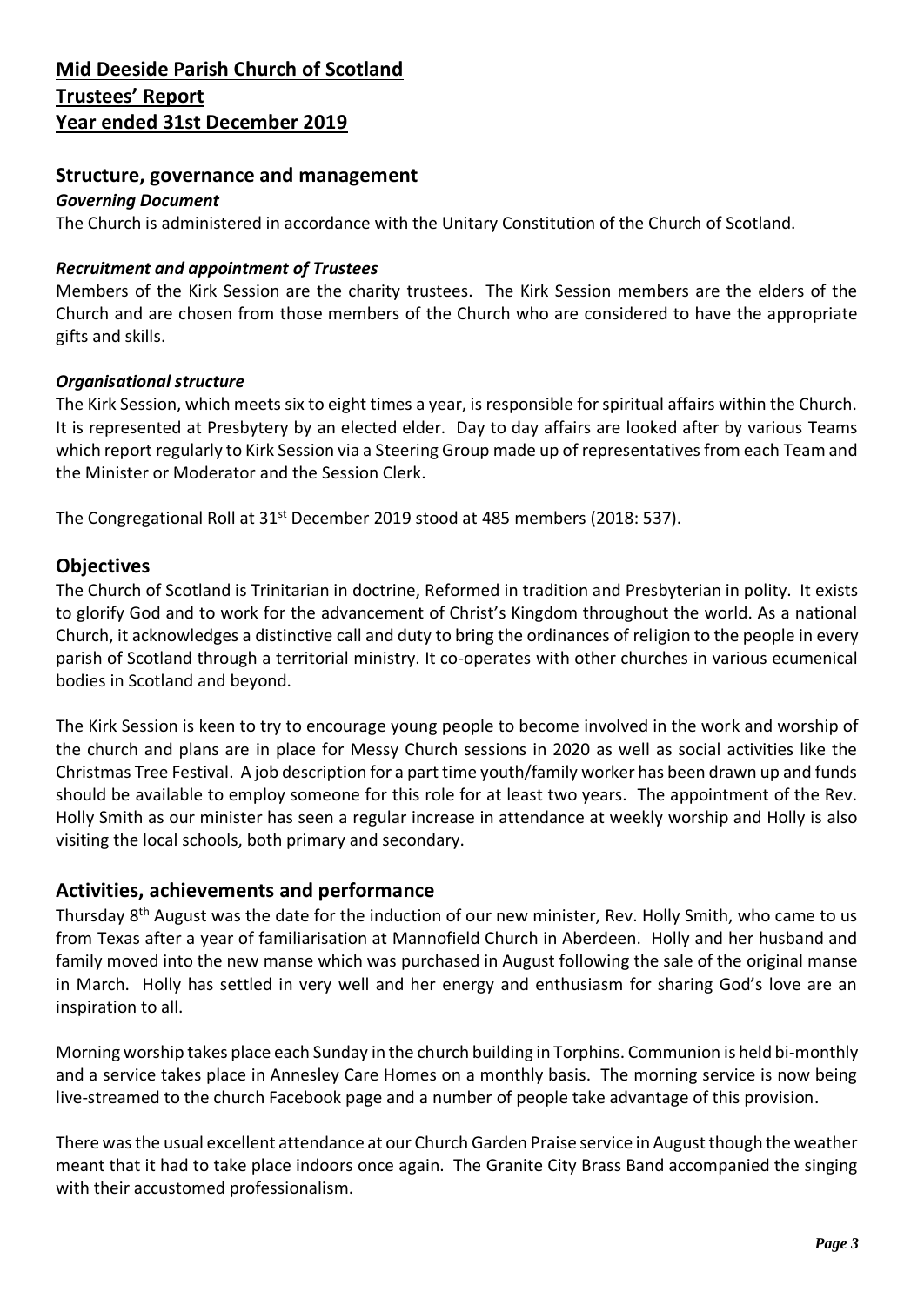### **Activities, achievements and performance (continued)**

Volunteers are available to give a lift to anyone requiring transport to church and a number of residents in the local Care Homes take advantage of this.

Children's Christian education is looked after in Rocking Stones which is attended by nine young people (2018: 7). Infants are cared for in Pebbles. The Rocking Stones leaders plan teaching and activities appropriate to those in attendance. The young people led the Nativity service and attend Communion.

A regular inter-generational activity is the Knit One, Purl One group which meets monthly to teach and share knitting and crochet skills.

The Garden Gang continue to work hard each week from Spring till Christmas to keep the grounds at all our properties looking tidy and colourful and the Rocking Stones have joined in by planting fruit trees at the church. This summer they enjoyed the first fruits from their trees.

Music Box, our group for parents or carers with pre-school children, meets in the church hall in Lumphanan every Monday during term time for singing, snack and playtime. This lively group continues to grow with up to 20 families taking part.

To encourage outreach, the congregation lets out the Ha'berry bungalow and gardens to Torphins Playgroup for its sole use during the school terms. Also, the local primary school makes use of the church for its Christmas and summer assemblies.

There are two House Groups which meet regularly for study and fellowship. These are open to anyone who wishes to join and around 16 people currently attend one or the other group.

The Church encourages the congregation to read God's word every day and currently makes available the quarterly booklet, "The WORD for Today", which is a daily study aid providing encouraging words and helpful bible references. In addition, around 30 members of the congregation subscribe to the Church of Scotland's monthly "Life and Work" magazine.

A Prayer Group, which meets each Sunday before worship, prays for all those for whom prayer request slips have been completed. The slips are available in the church foyer for anyone to use.

The Pastoral Care Co-ordination Team holds regular meetings which results in a good knowledge of those in the Parish who might appreciate a visit and then arranges for these visits to take place. The team is also developing a card and flower ministry which will enable contact with a greater number of people.

The Guild continues to enjoy the very loyal, committed support of some 25members. Visitors are welcomed at the monthly meetings too. The Guild play an important role in congregational life, actively promoting and fund raising for national Guild projects, organising and leading the World Day of Prayer service and helping out with local church activities and fund-raising events.

The Choir, which has around 14 members, meets every week and takes part in special worship services as well as leading the congregational singing on a Sunday.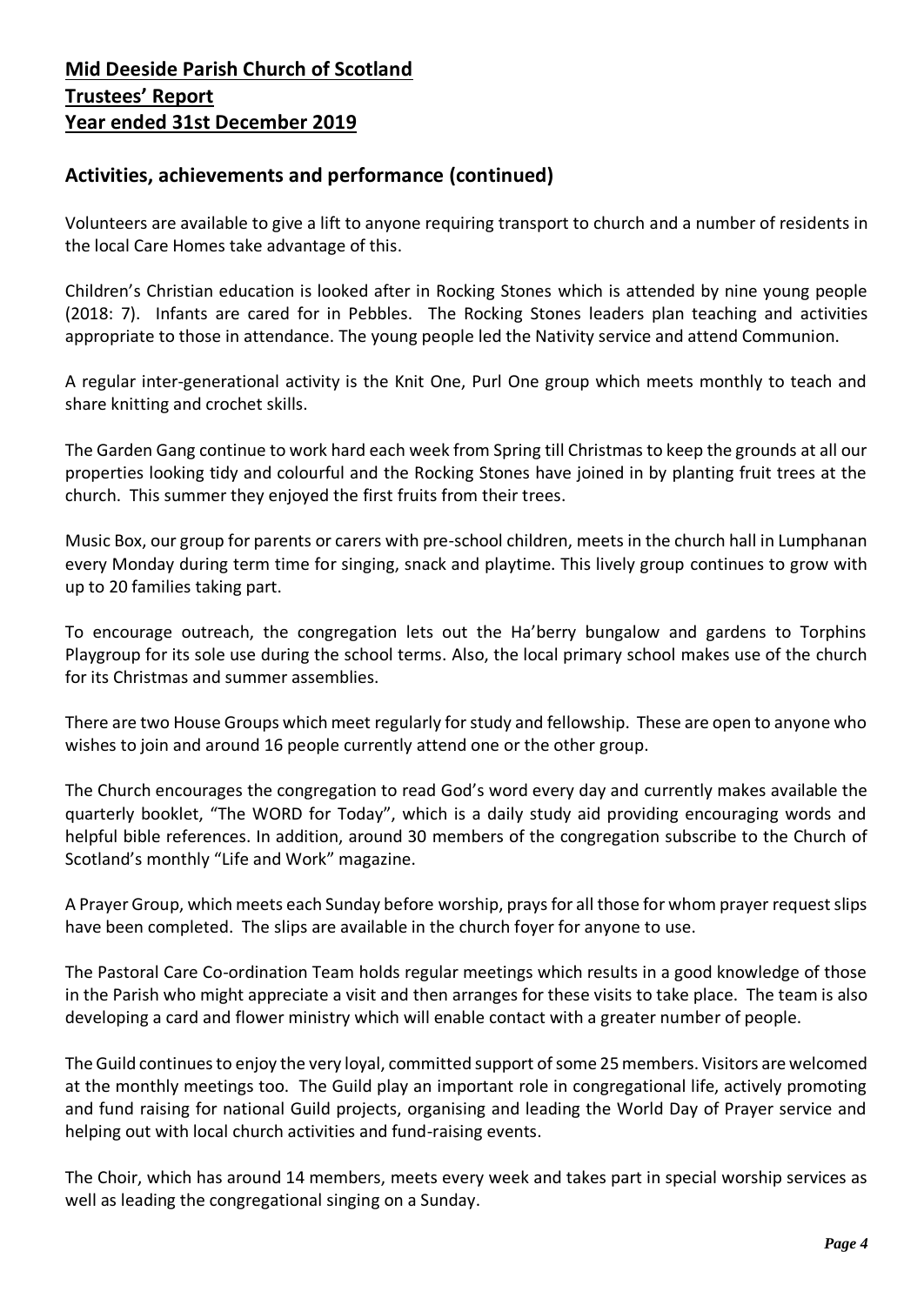### **Activities, achievements and performance (continued)**

Members have been helping the congregation to learn a number of new hymns. The choir also entertains at the Holiday at Home in the summer and at the Christmas Tree Festival.

The Praise Band continues to rehearse weekly and is always keen to welcome new members. It accompanies praise at morning worship from time to time and the brass players also take part in the Christmas services.

The Banner Group creates beautiful banners to enhance the worship space and members have also tackled other sewing projects such as making drawstring bags which have been filled with activities for small children to use in the church.

A Church Newsletter is published three times a year in hard copy and distributed to all homes within the three villages. It is an important part of our outreach and contains news of the various activities, dates of services and events, puzzles and articles. Copies are also passed on to others who live outwith the Parish.

The Communications Team also produces a fortnightly 'Keeping in Touch' (KIT) e-mail which anyone can request to receive. This provides information about week to week activities and services and church family news as well as reports from the Church of Scotland and beyond. Some recipients also print out a copy to pass on to a friend or neighbour who does not have e-mail. KIT is a much valued method of communication, especially for those unable to attend worship regularly. The number of people receiving KIT continues to increase.

The Church website [www.middeesidechurch.org.uk](http://www.middeesidechurch.org.uk/) continues to be developed. The site includes details of most aspects of Mid Deeside Church's events, groups and dates/venues. The newsletter can be downloaded in PDF form via the website.

From October to April there is a Soup Lunch on the second Thursday of the month and these are so popular that the tables are nearly all filled by the published starting time of noon! These events provide a chance for people to come along and chat with friends whilst attempting to answer the questions on the quiz sheet. There is always a good deal of competition to have the top score in the quiz. On the fourth Thursday of these months a Games afternoon takes place where people can join in Scrabble, whist, dominoes and other table games and enjoy a news and a cup of tea.

The congregation continues to support the Fair Trade movement with a Traidcraft stall every Sunday and other events throughout the year including the Big Brew and our own Christmas Shopping Evening. The congregation and friends also continue to support the Blythswood Shoe Box appeal each Christmas.

Members of the congregation and wider community took part in a 'Reverse Advent Calendar' initiative in December. Each day items known to be required by the local Food Bank were added to a bag or box which was delivered to the church after Christmas. Three car-loads of food and toiletries were delivered to the Food Bank in early January.

The Holiday at Home week with afternoon activities for senior citizens held in July, is always fully subscribed and the organising team provide a great programme of entertainment and activities as well as tea and fine pieces for all.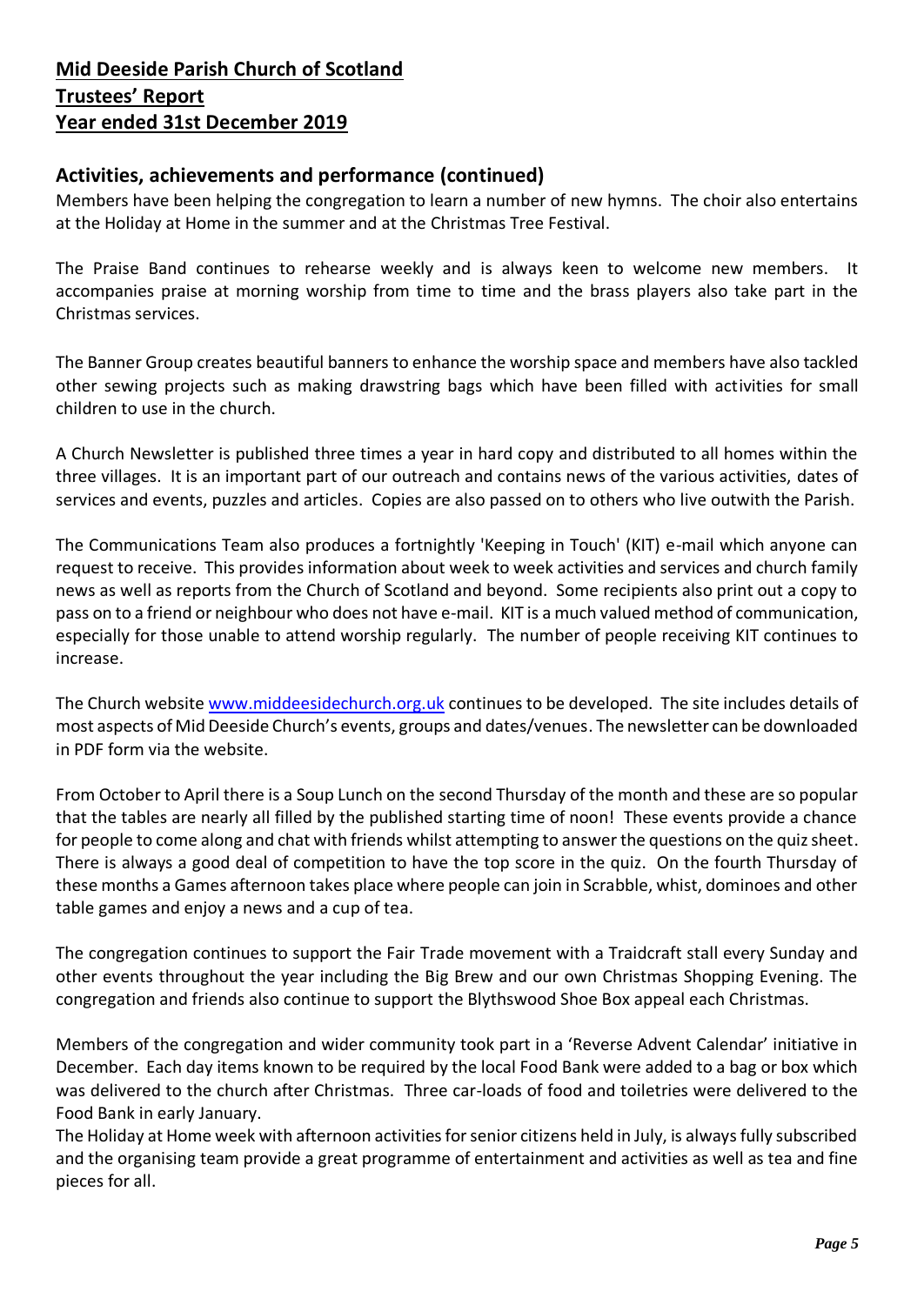### **Activities, achievements and performance (continued)**

Christian Aid Week was supported with a soup lunch and donations by envelope and this year the total raised at our fete at the end of May and the Kincardine O'Neil sale in September along with other fundraising activities were also donated to Christian Aid. In 2019 a total of £5,494 (2018: £701) was raised and donated to Christian Aid.

The 'Bread of Life' Charity Shop, which opened in June 2014, goes from strength to strength and volunteers and customers celebrated its fifth anniversary with coffee and cake in the shop. There is a large team of volunteers who work in the shop sorting goods, preparing the window displays, serving at the counter and banking the takings. The policy of the shop is to support the church and worthwhile causes within the Parish.

In 2019 a total of £16,836 (2018: £6,149) was distributed out of the Charity Shop trading surplus to various causes in the Parish as follows:

| Lumphanan Playpark improvement project-toddlers play equipment                 | £1,000 |
|--------------------------------------------------------------------------------|--------|
| Torphins Primary School- New sound system for hall                             | £1,520 |
| Torphins Scouting Groups- Gardening equipment and shed                         | £600   |
| Torphins Paths Group- paths improvements                                       | £1,900 |
| <b>Torphins Playgroup</b>                                                      | £730   |
| Torphins Medical Practice- portable ECG machine                                | £1,811 |
| Lumphanan Paths Group- preliminary expenses                                    | £1,460 |
| Torphins Over 55s Friendship Club- bus for summer outing                       | £330   |
| Defibrillator pads- ongoing commitment                                         | £37    |
| Torphins Primary School- Fischy Music subscription- ongoing support            | £298   |
| Lumphanan Moving Pictures- film licences & hall hire                           | £700   |
| Torphins Community Council-LED Christmas lights                                | £2,500 |
| Kincardine O'Neil Twinning-entertaining French visitors                        | £500   |
| Mesolithic Deeside Fieldwalking Group-exploration of site at Kincardine O'Neil | £500   |
| Torphins Bowling Club-toilet improvements                                      | £1,000 |
| Young grower award- new trophy                                                 | £200   |
| Grants to assist young people's foreign trips                                  | £1,750 |
|                                                                                |        |

In addition, £500 was given to the church's organ restoration project (this is shown within transfers between funds in note 2 of the accounts). The Charity Shop will donate up to £500 at a time, as required, to the Benevolent Fund which is a fund available to the minister to make discretionary and confidential grants to those in real need in the Parish.

We were pleased to host a meeting of elders from the churches in our Presbytery cluster group to fulfil the instruction from the General Assembly to reflect on the state of decline of the national Church and how that affects the Church locally, to determine what our vision and mission is for the next three years and to explore how the fresh vision for eldership applies to our particular local context.

Three Fun Nights for primary school aged children were held in October 2018, Christmas 2018 and Easter 2019 and the children enjoyed crafts, games, bible stories and food. The number attending increased with each event and parents who stayed were able to have a cup of tea and time to chat with each other.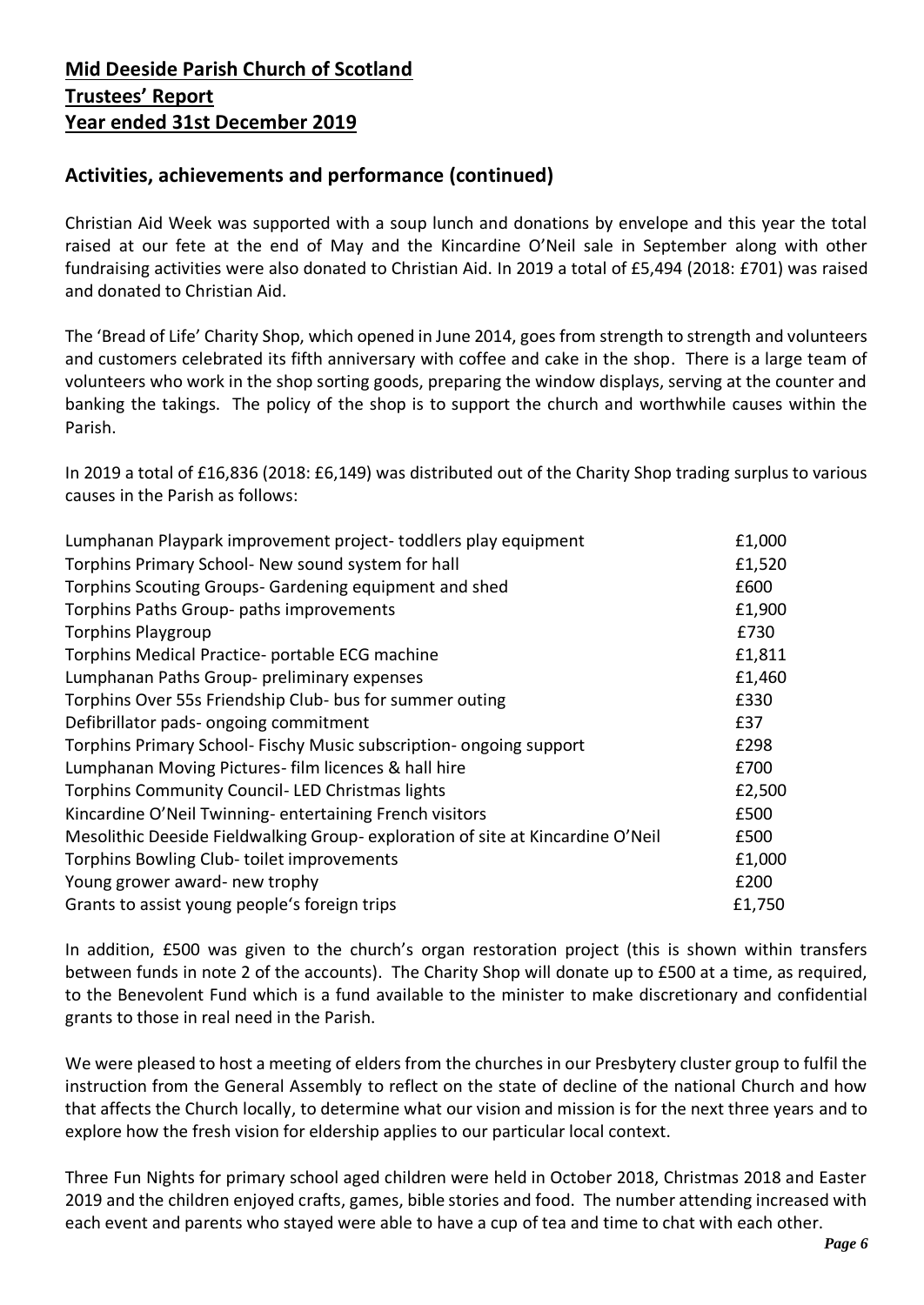### **Activities, achievements and performance (continued)**

Our fledgling Men's Group had its first meeting in May when an evening of games and challenges in a round robin style contest was followed by a simple supper.

World Communion Sunday was celebrated in October along with Harvest Thanksgiving with a variety of breads from around the world being served. This was followed by the ever popular soup lunch and many members of the community received one of the baskets of flowers generously donated by a green fingered member of the congregation.

Members of the congregation and the wider community continue to support the Joyful Motherhood Project in Malawi by sending hand knitted jerseys, blankets and soft toys for newborn babies. The significant cost of posting these items is mainly covered by donations and fundraising events. This support is much valued by the staff at Joyful Motherhood and they send regular reports of their work to keep us up to date.

Our now annual Christmas Tree Festival took place in December with nearly 40 trees displayed in the sanctuary and hallway. Entertainment and refreshments were provided and we were particularly delighted to welcome the Torphins Primary School Choir who sang on the Friday afternoon.

One down-side of our lovely warm sanctuary is that the organ is suffering from the lack of humidity. The music team have had a quotation to remedy this and have organised pancake teas and a concert to raise the funds to pay for the repair.

One of our objectives when building our church complex was to provide a building which would also serve our community. The facilities continue to be used by a wide variety of community groups, for example the community choir, the Bridge Club, exercise classes, Mah Jong, baby yoga and massage, the Over 55s Friendship Club, counselling sessions and groups from beyond the Parish come for meetings and awaydays.

### **Financial review**

#### *Presentation of accounts*

Once again, this year's Accounts include only those funds held locally by the congregation. Those funds held by the General Trustees at the Church of Scotland in Edinburgh are shown in the Appendix. Legal titles for all church properties are also held by the General Trustees.

#### *Church buildings, equipment and grounds*

In 2019 the congregation replaced its old manse with a more modern building which will be easier and less expensive to maintain in the longer term. The newer manse is also more attractive for a minister with a family which has been borne out. The old manse was sold for £345,333 and the new manse was purchased for £371,500. In addition, there were marketing, registration, valuation and transaction costs over the past two years amounting to £2,435 (net of interest income) and legal fees totalling £4,550 were incurred.

Once again, a lot of work was carried out and expenditure incurred on the fabric of buildings, equipment and upkeep of grounds. A summary cost analysis is included on the next page.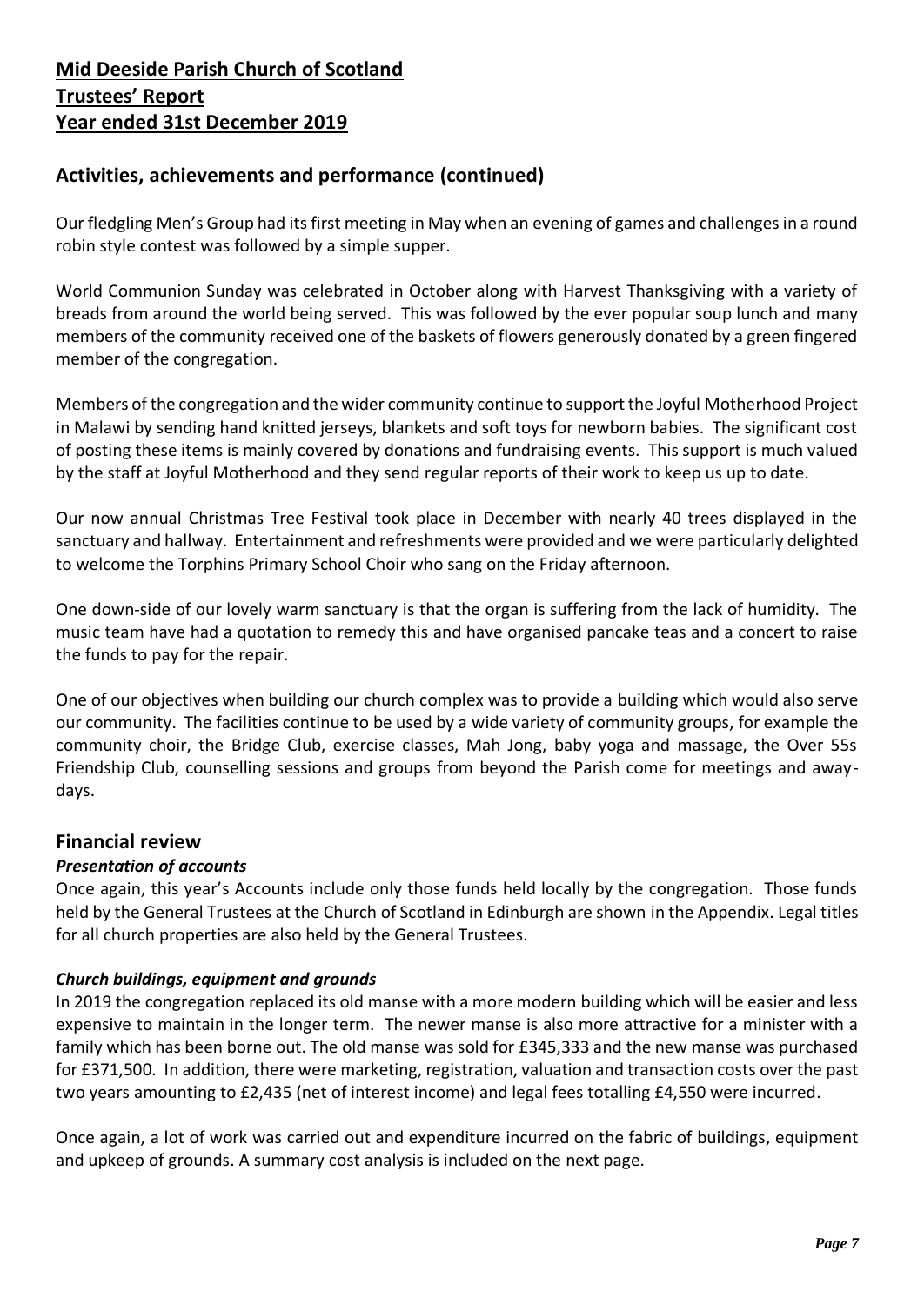### **Financial review (continued)**

### *Church buildings, equipment and grounds (continued)*

|                                     | Fabric, equipment & grounds (including repairs & maintenance): | 2019           | 2018   | 2017  |
|-------------------------------------|----------------------------------------------------------------|----------------|--------|-------|
|                                     |                                                                | £              | £      | £     |
| Church & extension                  | Service & repairs to boiler                                    | 323            | 127    | 130   |
|                                     | Service for fire alarm system & extinguishers                  | 436            | 129    |       |
|                                     | Service/filters for heat recovery system                       | 633            |        | 274   |
|                                     | Painting, decorating & lighting                                |                |        | 171   |
|                                     | Organ maintenance & estimates                                  |                | 144    |       |
|                                     | Roof vent repair and roof security                             |                | 9,242  |       |
|                                     | Repairs to downpipe                                            | 297            |        |       |
|                                     | Repairs to kitchen worktop                                     | 100            |        |       |
|                                     | Window cleaning                                                | 210            |        |       |
|                                     | Handrails for dias                                             | 120            | 50     |       |
|                                     | Other                                                          | 165            | 229    | 329   |
| Old Manse                           | Architect fees, surveys & planning costs                       | 1,030          | 2,206  |       |
|                                     | Valuation fees                                                 |                |        | 400   |
|                                     | Roof slate repairs                                             |                | 147    |       |
|                                     | Other - inspections, boiler & chimney                          | 123            | 136    | 184   |
| <b>New Manse</b>                    | Kitchen equipment & white goods                                | 1,627          |        |       |
|                                     | Lawnmower                                                      | 418            |        |       |
|                                     | Other garden equipment & fixtures                              | 282            |        |       |
|                                     | Other                                                          | 163            |        |       |
| Ha'berry                            | Carpet                                                         |                | 547    |       |
|                                     | External joinery repairs (incl. rear porch)                    |                |        | 6,006 |
|                                     | Tree surgery & pruning                                         |                | 300    |       |
|                                     | Other, including inspection costs                              | 94             | 43     | 15    |
| Charity shop $-$ 'Bread of<br>Life' | Joinery, electrics, heating, inspections, etc.                 | 505            | 650    | 671   |
| Lumphanan church hall               | Electric heater & seven-day timer                              | $\overline{7}$ | 55     |       |
|                                     | Drains, painting, inspections, etc.                            | 94             | 61     | 6     |
| Upkeep of grounds                   | Grit & salt, grit spreader, boxes & shovels                    | 36             | 385    |       |
|                                     | Traffic cones, safety equipment, signage, etc.                 | 97             | 129    | 188   |
|                                     | Snow clearing charges                                          | 400            |        |       |
|                                     | Tree surgery & pruning                                         |                | 650    |       |
|                                     | Bedding plants, young trees & gardening                        | 165            | 323    |       |
|                                     | Ride-on mower service & repairs                                | 174            |        |       |
|                                     | Road sign to church                                            | 300            |        |       |
| Electronic equipment                | Portable wi-fi sound system                                    |                | 1,134  |       |
|                                     | Laptop computers (x2)                                          | 1,829          |        |       |
|                                     | Printer                                                        | 35             |        |       |
|                                     | Microphone                                                     | 474            |        |       |
|                                     | Control4 software (installation)                               | 215            |        |       |
|                                     |                                                                | 10,352         | 16,687 | 8,374 |

In 2019 there were no large repairs, but the new manse was kitted out and two laptop computers were purchased. In 2018 there was a large repair to the vent on the top of the church roof which had to be replaced. These fabric related costs were funded through the locally held general, fabric, organ restoration and charity shop funds.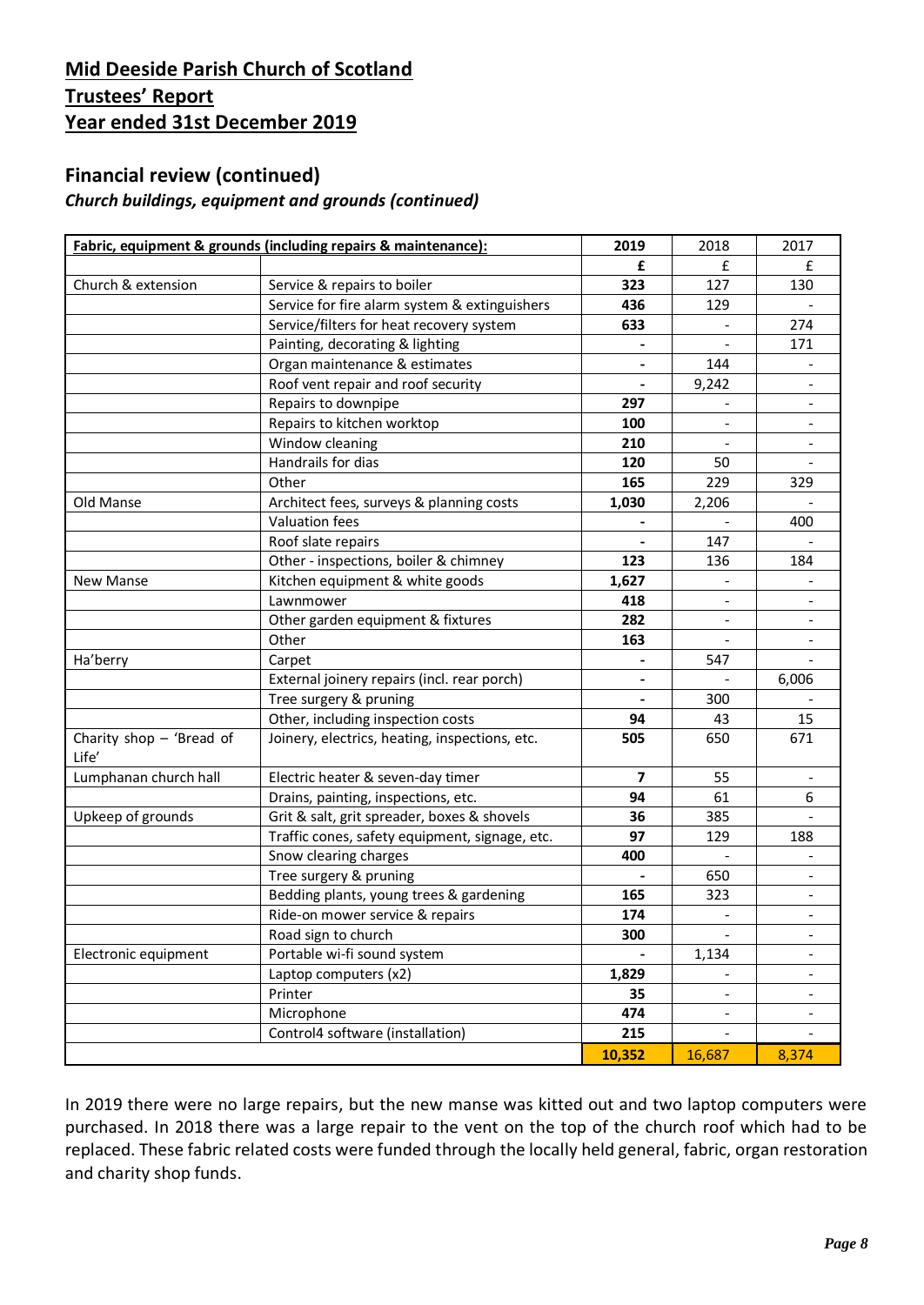### **Financial review (continued)**

#### *General Fund*

The General Fund is one of the four 'unrestricted' funds shown in the body of the Accounts, and as it is used for running most of the congregation's activities further analyses is set out in the sections below.

The main items of operational income and expenditure in the General Fund are summarised in the following table:

| <b>General Fund</b>         |                                        | 2019      | 2018      | 2017        |
|-----------------------------|----------------------------------------|-----------|-----------|-------------|
|                             |                                        | £         | £         | $\mathbf f$ |
| Operating income            | Giving & Gift Aid reclaimed            | 63,697    | 64,742    | 60,354      |
|                             | Legacies                               | 7,724     |           |             |
|                             | Fundraising (incl. sales of works)     | 3,341     | 2,498     | 3,948       |
|                             | Rental income (incl. funerals)         | 12,903    | 15,852    | 8,540       |
|                             | Investment income & interest           | 451       | 208       | 191         |
|                             | Sale of church pews/ firewood          | 50        |           | 334         |
|                             |                                        | 88,166    | 83,300    | 73,367      |
| Operating expenses          | Ministries & Mission allocation        | (26, 584) | (20, 481) | (32, 114)   |
|                             | Nomination Committee expenses          | (59)      | (1,588)   |             |
|                             | Locum & pulpit supply                  | (1,060)   | (5, 357)  | (2, 255)    |
|                             | Minister's travel & telephone          | (615)     |           | (2,736)     |
|                             | Minister's removal & disturbance costs | (1, 912)  |           |             |
|                             | Presbytery dues                        | (502)     | (436)     | (422)       |
|                             | Organists & cleaners                   | (4,889)   | (4, 190)  | (4,064)     |
|                             | Fabric, equipment & upkeep of grounds  | (9,640)   | (3,839)   | (1, 444)    |
|                             | Heat & light                           | (9,866)   | (8,919)   | (7,031)     |
|                             | Misc. building service costs           | (1,005)   | (899)     | (989)       |
|                             | Insurances - net of rebates            | (4, 214)  | (4, 531)  | (4,520)     |
|                             | Rental charges from Christ Church      |           | (50)      | (75)        |
|                             | Council tax & water charges            | (1, 370)  | (936)     | (1,678)     |
|                             | Public entertainment & VHF licences    | (327)     |           | (135)       |
|                             | Study, music, worship                  | (625)     | (415)     | (406)       |
|                             | Children's Christian education         | (543)     | (280)     | (93)        |
|                             | Youth club                             |           | (157)     | (1,031)     |
|                             | Copyright fees                         | (509)     | (494)     | (476)       |
|                             | Website & electronic comms.            | (440)     | (795)     |             |
|                             | Newsletters & publicity                | (1, 510)  | (1, 465)  | (1, 855)    |
|                             | Stationery supplies & postage          | (768)     | (479)     | (537)       |
|                             | Giving for Growth program              |           |           | (556)       |
|                             | Community outreach initiatives         | (171)     | (113)     | (76)        |
|                             | Training & conference costs            | (374)     | (420)     |             |
|                             | Other costs & expenses                 | (1, 114)  | (607)     | (405)       |
|                             |                                        | (68,097)  | (56, 451) | (62, 898)   |
|                             |                                        |           |           |             |
| <b>General Fund surplus</b> |                                        | 20,069    | 26,849    | 10,469      |

#### *General Fund - income*

The principal source of income for the Church is giving from members of the congregation (and tax reclaims thereon). Overall, giving through the General Fund totalled £63,697 which was 2% down on the previous year (2018: £64,742).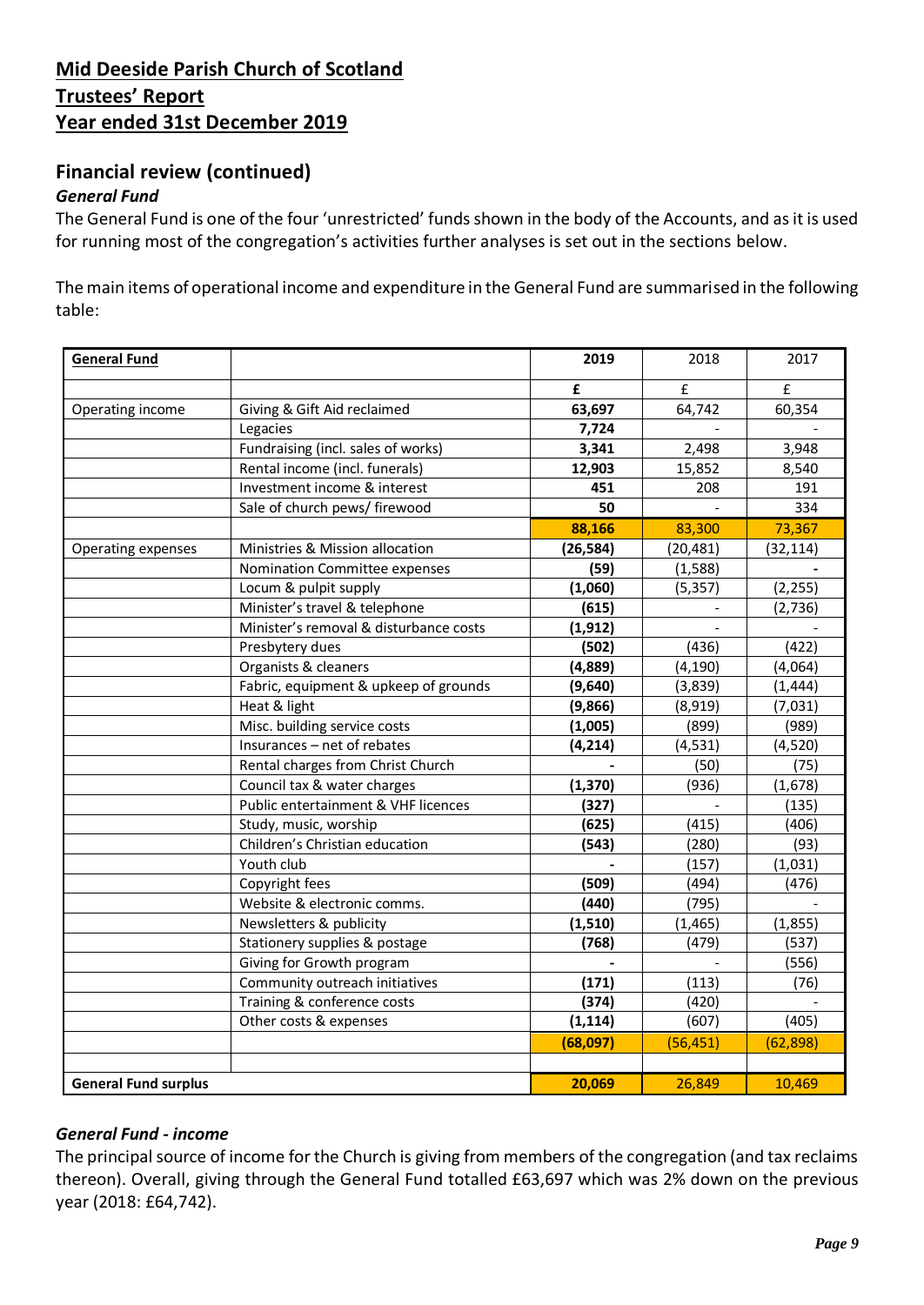### **Financial review (continued)**

#### *General Fund – income (continued)*

Within the total for giving, the 'open plate' was up 20% (2018: down 31%) to £4,269, 'Free Will Offering envelopes' giving were down 5% (2018: down 2%) to £4,436 and other giving and bank standing orders were unchanged (2018: up 11%) at £43,586. The Gift Aid tax reclaimed from the government generated £11,406 in 2019 (2018: £12,828) which was an 11% decrease caused largely by the changed tax status of some larger donors.

Total rental income decreased by £2,949 to £12,903 (2018: £15,852). This income included charges made for weddings and funerals which were £1,200 lower at £1,400; income from letting out Ha'berry to Torphins Playgroup which was £870 lower at £3,936 (the 2018 amount included £1,895 relating to 2017); income from letting out Lumphanan Hall which was £245 higher at £479 and income from letting out the rooms in the church buildings which was £1,124 lower at £7,088. **We need to make much more use of Lumphanan Hall in particular otherwise it may not be available to the congregation or community in the years ahead.**

The church fete held in May 2019 raised £1,149 (2018: £nil) and the annualsale of work in Kincardine O'Neil continued to be a good fund raiser contributing a total of £2,192 (2018: £2,498). These funds raised in 2019 were donated to Christian Aid.

#### *General Fund - expenses*

The congregation's largest ongoing cost is the gross allocation made to the central Church of Scotland's Ministries and Mission Fund which totalled £43,255 in 2019 (2018: £41,409) before deducting endowment income of £9,929 (2018: £9,732) and a vacancy allowance of £6,742 (2018: £11,196). This gross allocation covers the payroll and pension costs of ministers in the Church of Scotland together with a contribution towards the wider work of the Church. The gross allocation is calculated by the central church based on a rolling three-year average of each congregation's general income. Following the successful stewardship program in 2017 Mid Deeside Church's average income base is rising and this will lead to an increase in the gross allocation in the years ahead.

The cost of pulpit supply on Sunday mornings in 2019 was £1,060 (2018: £1,712). Other staffing costs include fees paid to organists of £2,376 (2018: £2,220) and cleaners £2,513 (2018: £1,970).

The Nomination Committee was appointed by the congregation on  $14<sup>th</sup>$  January 2018 and spent £59 during the year (2018: £1,588) on recruitment costs before being discharged in June 2019.

The total cost of heating and lighting all our buildings rose by £947 to £9,866 in 2019 (2017: £8,919). Heating oil costs per litre of kerosene rose by an average of 3% over 2018 levels with 21% more litres being ordered for the church and new meeting rooms.

Additionally, a cost of £571 (2018: £827) was incurred for kerosene on the unoccupied old manse. The annual cost of electricity in the refurbished church and new meeting rooms was slightly lower in 2019 at £1,322 (2018: £1,500).

The cost of council tax, water rates and sewerage costs for church buildings were higher at £1,370 in 2019 (2018: £936) as a result of the manse being occupied from August 2019 onwards.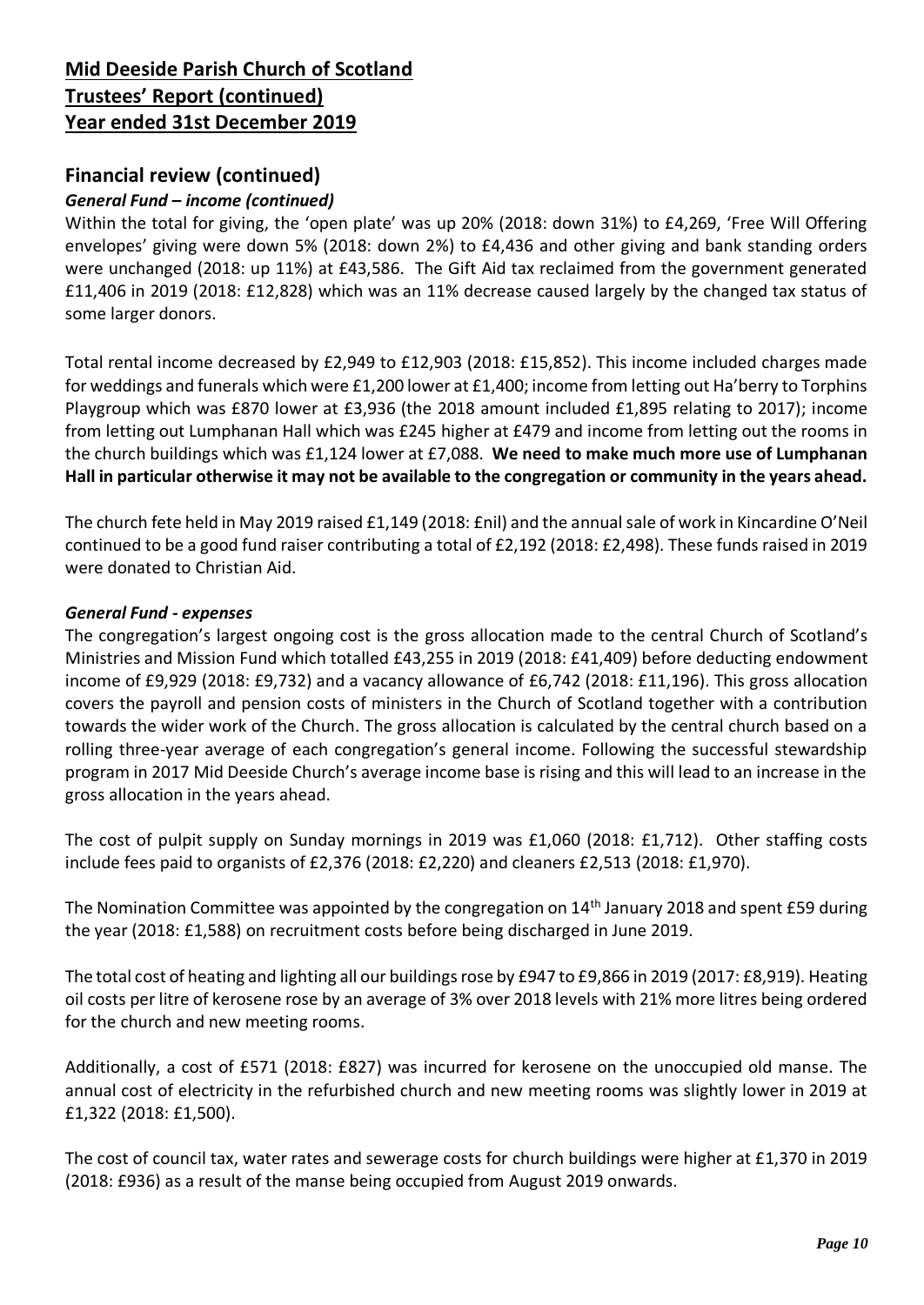### **Financial review (continued)**

#### *General Fund – expenses (continued)*

Costs of repairs and maintenance borne by the General Fund have already been referred to earlier in this report.

Charges in the new extension relating to broadband, telephone and toilet hygiene services increased by 12% to £1,005 in 2019 (2018: £899).

A total of £4,214 (2018: £4,531) was spent on insurances and £1,510 on the production of three newsletters (2018: £1,465).

#### *General Fund – surplus*

Before any transfers from the Guild, Charity Shop and Fair Trade Stall and before accounting for third party fundraising, there was a surplus on the General Fund of £20,097 (2018: £26,849, 2017: £10,469).

The proportion of operating expenses that is covered by giving in 2019 was 93.5% (2018: 114.7%, 2017: 96.0%, 2016: 75.7%). The Trustees aim has been to move this stewardship performance indicator closer towards 100% through stewardship programs and by careful control over costs. The 114.7% indicator was unusually strong in 2018 because of the lower operating expenses in a time of ministerial vacancy. This indicator dropped back in 2019 and is unlikely to be so strong in future years when the gross allocation to the central Church of Scotland's Ministries and Mission Fund is likely to increase.

| <b>General Fund</b> |                                      | 2019   | 2018   | 2017   | 2016   |
|---------------------|--------------------------------------|--------|--------|--------|--------|
|                     |                                      |        |        |        |        |
|                     |                                      |        |        |        |        |
| Giving              | Included as part of operating income | 63.697 | 64.742 | 60.354 | 51,605 |
| Operating expenses  | In total                             | 68,097 | 56,451 | 62,898 | 68,209 |
|                     |                                      | 93.5%  | 114.7% | 96.0%  | 75.7%  |

#### *General Fund - reserves policy*

It is the Trustees' intention to hold liquid reserves of between three and four months' expenditure in its General Fund at any time – between £16,000 and £22,000 approximately. At  $31<sup>st</sup>$  December 2019, the Church held £64,308 (2018: £47,759) in its General Fund (see Note 8). While this balance in the General Fund is strong, the Trustees are aware of the continuing need to avoid deficits and maintain general reserves in order to meet unexpected items of expenditure. The Kirk Session has plans for using part of the strong balance in the General Fund to finance church growth.

At 31st December 2019, Mid Deeside Church held locally funds with a total of £171,726 (2018: £188,712) which have been provided for the purposes explained in Note 2 and a breakdown of these balances can be found in Note 8.

#### *Investment policy and performance*

It is the Trustees' policy to hold a small proportion, but no less than approximately £10,000, of its funds (other than the General Fund) in bank and deposit accounts in order to have sufficient liquidity to meet short term emergencies and commitments to contractors. The balance of the Church's capital resources is held in the Income and Growth Funds administered by the Church of Scotland Investors Trust.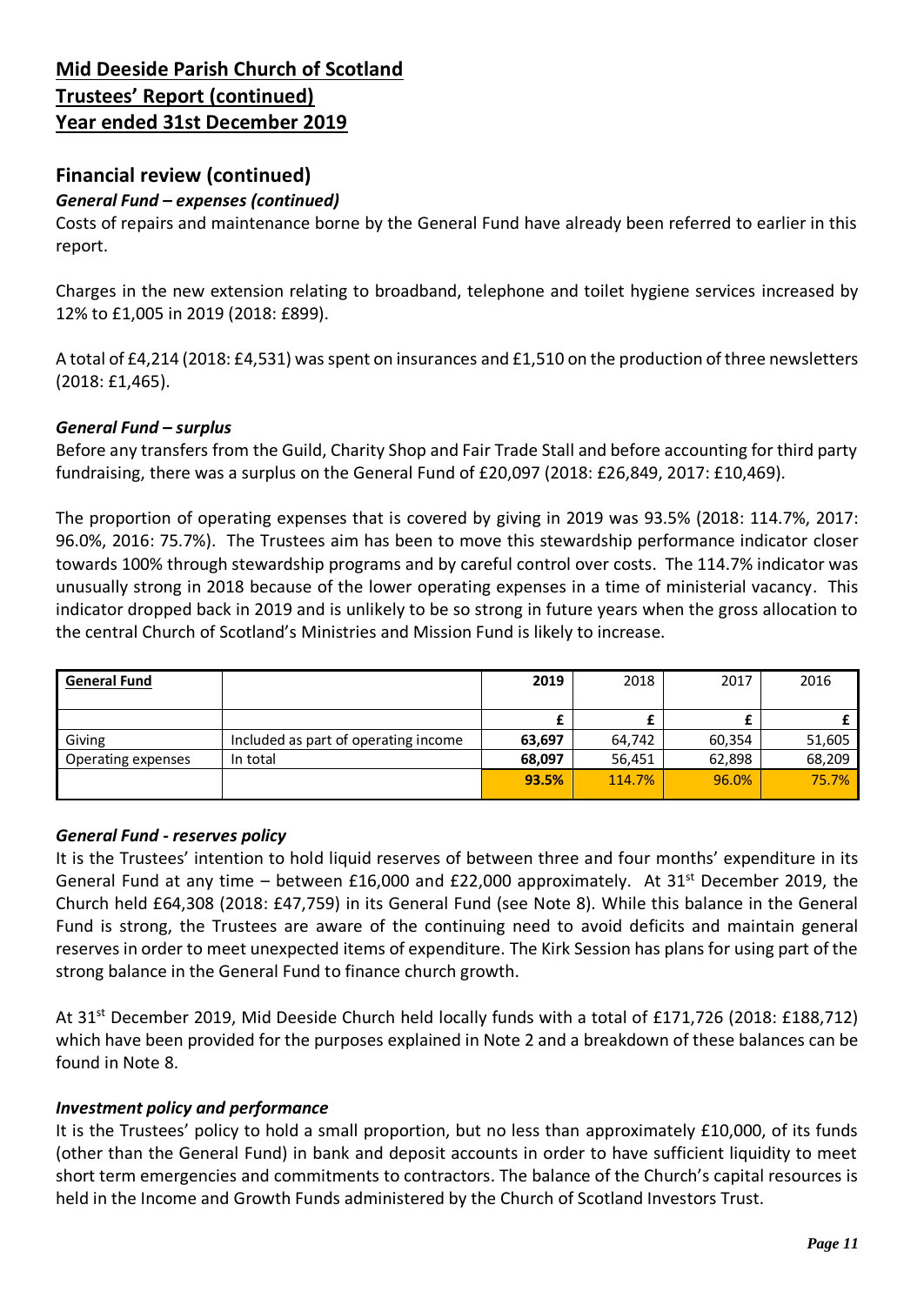### **Financial review (continued)**

### **Statement of Trustees' responsibilities**

The members of the Kirk Session must prepare financial statements which give sufficient detail to enable an appreciation of the transactions of the Church during the financial year. The members of the Kirk Session are responsible for keeping proper accounting records which, on request, must reflect the financial position of the Church at that time.

This must be done to ensure that the financial statements comply with the Charities and Trustee Investment (Scotland) Act 2005, the Charities Accounts (Scotland) Regulations 2006 and the Regulations Anent Congregational Finance approved by the General Assembly of the Church of Scotland in 2007. They are also responsible for safeguarding the assets of the Church and must take reasonable steps for the prevention and/or detection of fraud and other irregularities

Approved by the Trustees and signed on their behalf, by

**Pam Auckland** *Session Clerk*

**2 nd April 2020**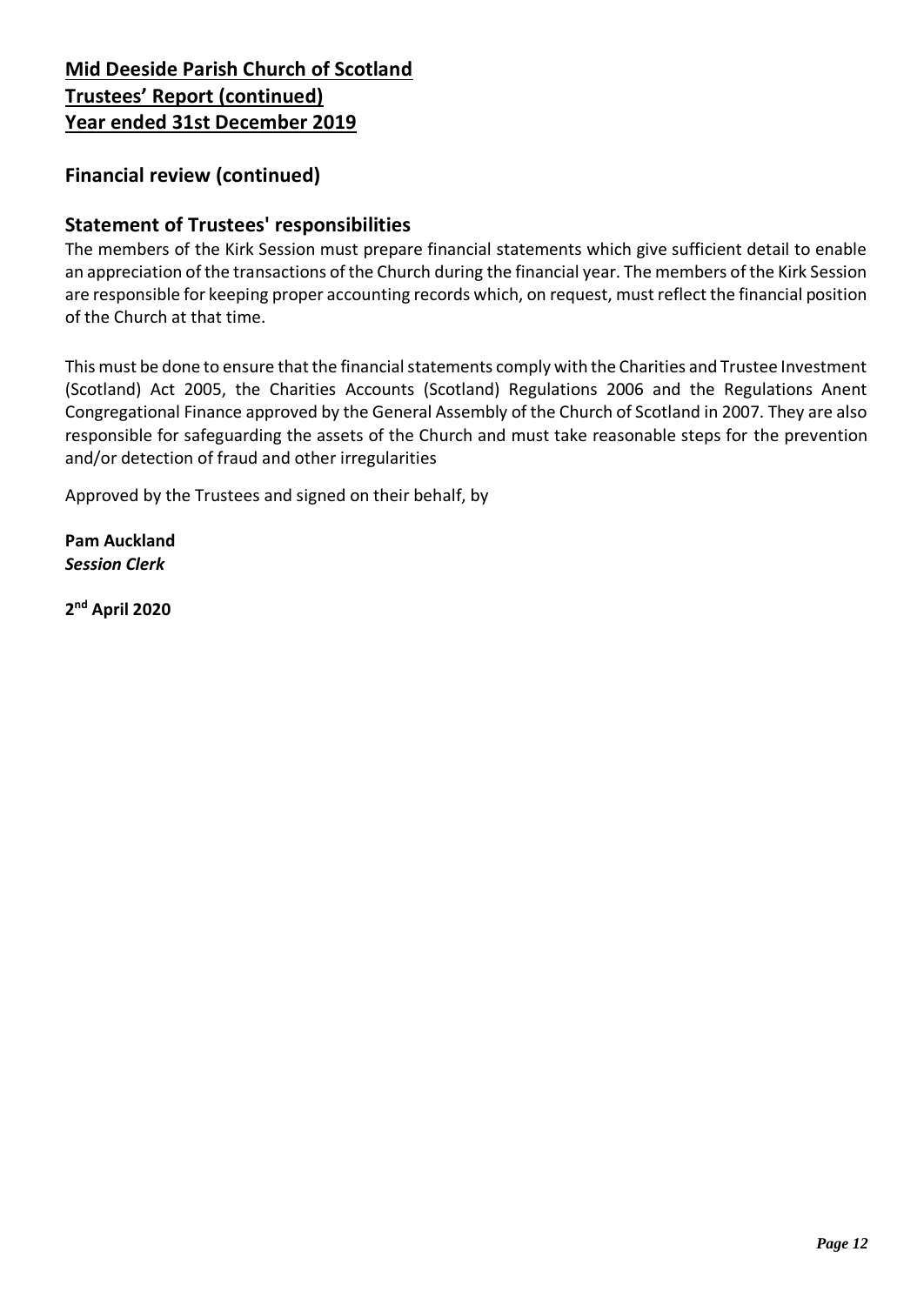### **Independent Examiner's Report to the Trustees of Mid Deeside Parish Church of Scotland**

I report on the accounts of the charity for the year ended 31st December 2019 which are set out on pages 14 to 22.

#### **Respective responsibilities of Trustees and Examiner**

The charity's Trustees are responsible for the preparation of the accounts in accordance with the terms of the Charities and Trustee Investment (Scotland) Act 2005 and the Charities Accounts (Scotland) Regulations 2006.

The charity Trustees consider that the audit requirement of Regulation 10(1) (d) of the Accounts Regulations does not apply. It is my responsibility to examine the accounts as required under section 44(1) (c) of the Act and to state whether particular matters have come to my attention.

#### **Basis of independent examiner's statement**

My examination is carried out in accordance with Regulation 11 of the Charities Accounts (Scotland) Regulations 2006. An examination includes a review of the accounting records kept by the charity and a comparison of the accounts presented with those records. It also includes consideration of any unusual items or disclosures in the accounts and seeks explanations from the Trustees concerning any such matters. The procedures undertaken do not provide all the evidence that would be required in an audit, and consequently I do not express an audit opinion on the view given by the accounts.

#### **Independent examiner's statement**

In the course of my examination, no matter has come to my attention

- 1. which gives me reasonable cause to believe that in any material respect the requirements:
	- to keep accounting records in accordance with Section 44 (1)(a) of the 2005 Act and Regulation 4 of the 2006 Accounts Regulations, and
	- to prepare accounts which accord with the accounting records and comply with Regulation 9 of the 2006 Accounts Regulations have not been met, or
- 2. to which, in my opinion, attention should be drawn in order to enable a proper understanding of the accounts to be reached.

#### **Raymond Donald**

8 Battock Terrace **Torphins** AB31 4JD

**3 rd April 2020**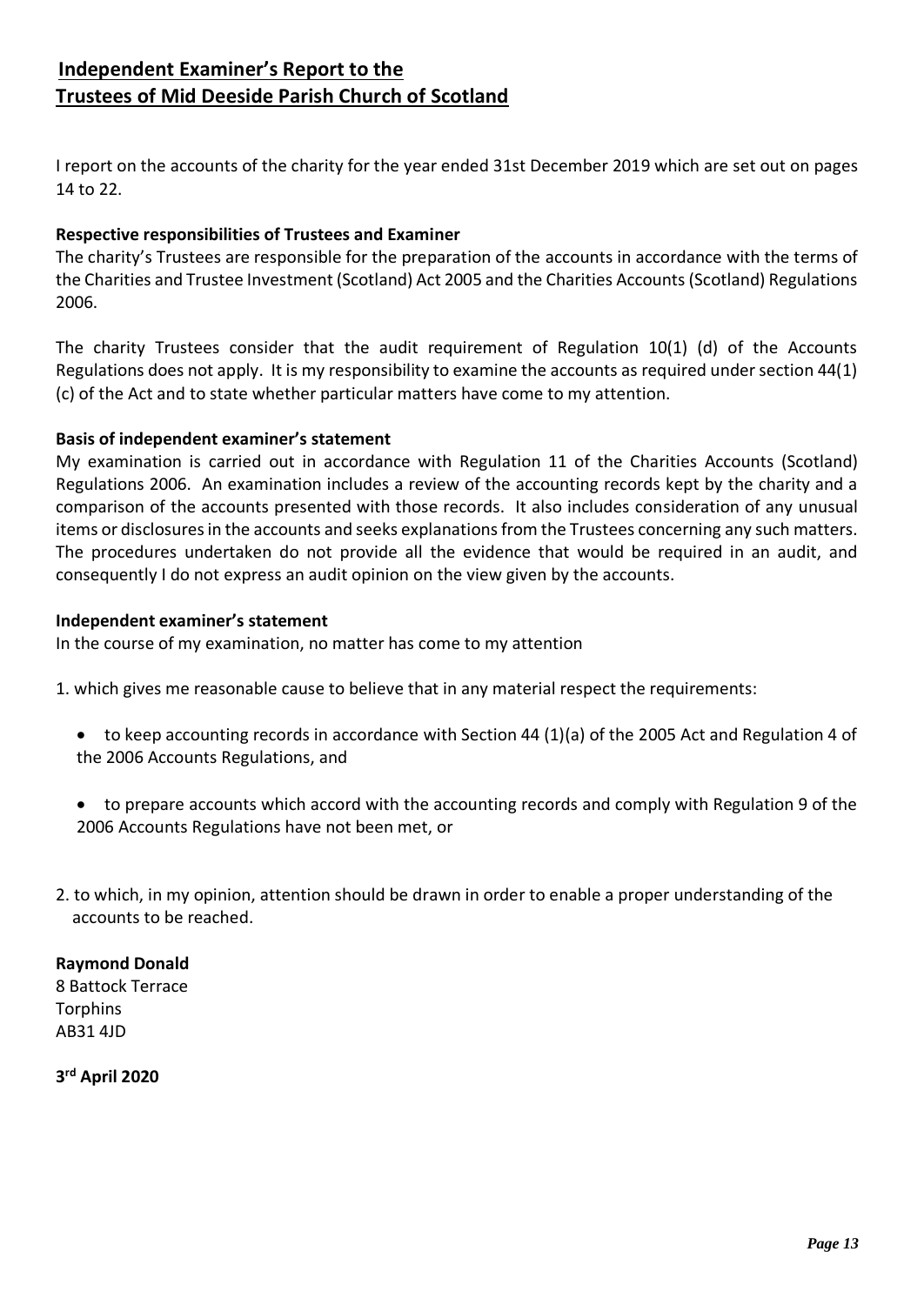# **Mid Deeside Parish Church of Scotland Receipts and Payments Account Year ended 31st December 2019**

|                                         |             | <b>Unrestricted</b><br>funds | <b>Restricted</b><br>funds | <b>Endow</b><br>ment<br>funds | <b>Total</b><br>2019 | Total<br>2018 |
|-----------------------------------------|-------------|------------------------------|----------------------------|-------------------------------|----------------------|---------------|
| <b>Receipts</b>                         | <b>Note</b> | £                            | £                          | £                             | £                    | £             |
| Donations                               | [4a]        | 64,300                       | 267                        |                               | 64,567               | 66,868        |
| Legacies                                |             | 7,724                        |                            |                               | 7,724                |               |
| Grants received                         |             |                              | 580                        |                               | 580                  | 100           |
| Activities for generating               |             |                              |                            |                               |                      |               |
| funds                                   | [4b]        | 8,157                        | 24,621                     |                               | 32,778               | 31,427        |
| Bank & deposit interest                 |             | 586                          | 364                        |                               | 950                  | 501           |
| Investment income:                      |             |                              |                            |                               |                      |               |
| - from Income Fund                      |             | 522                          | 36                         |                               | 558                  | 557           |
| - from Growth Fund                      |             | 59                           |                            |                               | 59                   | 59            |
|                                         |             | 81,348                       | 25,868                     |                               | 107,216              | 99,512        |
| Rental of premises                      | [4c]        | 12,903                       |                            |                               | 12,903               | 15,852        |
| <b>Total receipts</b>                   |             | 94,251                       | 25,868                     |                               | 120,119              | 115,364       |
| <b>Payments</b>                         |             |                              |                            |                               |                      |               |
| Costs of generating funds               | [5a]        |                              | (9, 464)                   |                               | (9, 464)             | (9,948)       |
| Governance costs                        |             |                              |                            |                               |                      |               |
| Charitable activities                   | [5b]        | (76, 844)                    | (18, 281)                  |                               | (95,125)             | (86, 461)     |
| <b>Total payments</b>                   |             | (76, 844)                    | (27, 745)                  |                               | (104, 589)           | (96, 409)     |
| <b>Excess of receipts over payments</b> |             |                              |                            |                               |                      |               |
| / (payments over receipts)              |             | 17,407                       | (1, 877)                   |                               | 15,530               | 18,955        |
|                                         |             |                              |                            |                               |                      |               |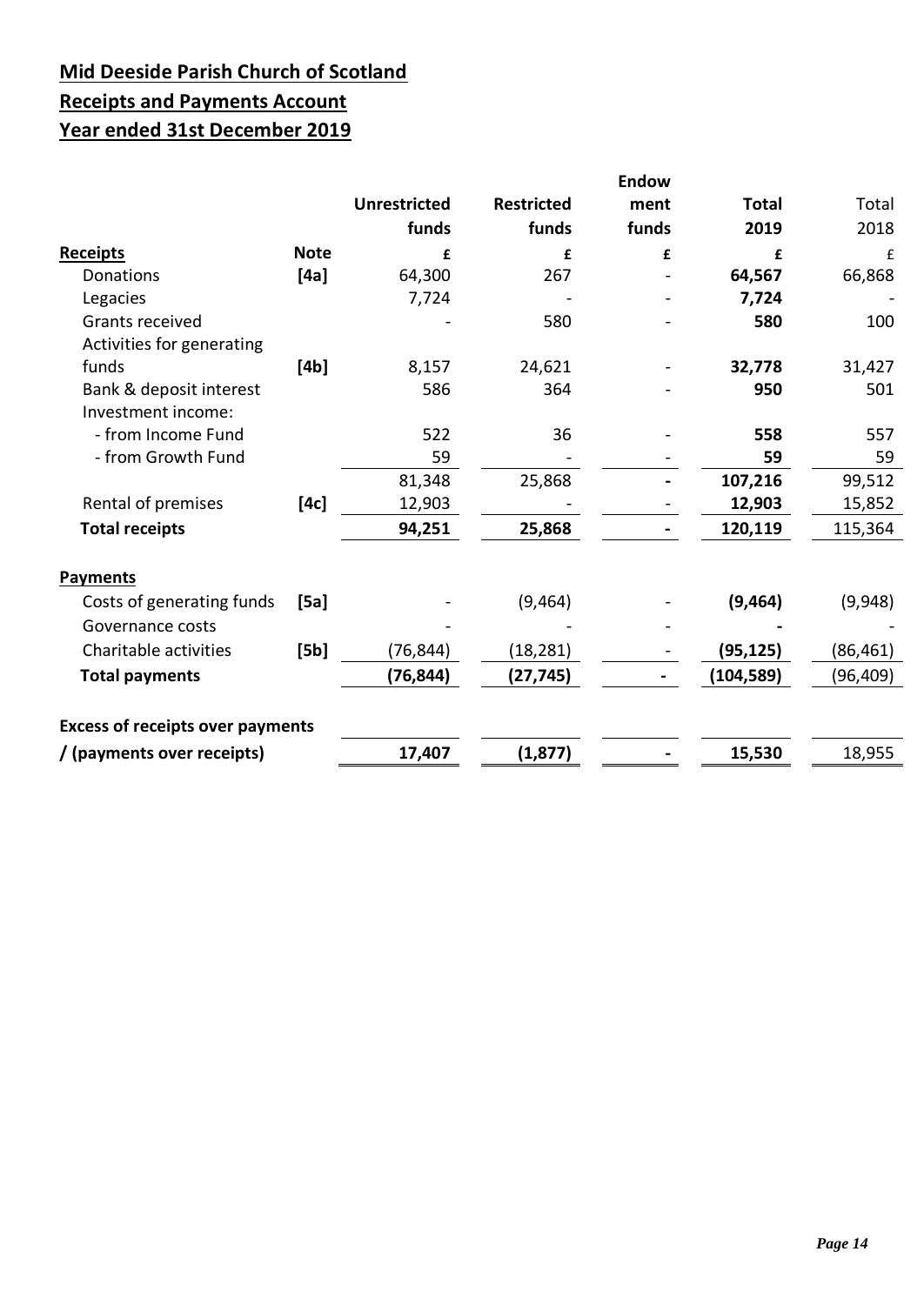## **Mid Deeside Parish Church of Scotland Statement of Balances At 31st December 2019**

|                                                                                                                                               |                                                                                                                                                                                                            | <b>Unrestricted</b><br>funds<br>£ | <b>Restricted</b><br><b>Funds</b><br>£ | <b>Total</b><br>2019<br>£ | Total<br>2018<br>£ |
|-----------------------------------------------------------------------------------------------------------------------------------------------|------------------------------------------------------------------------------------------------------------------------------------------------------------------------------------------------------------|-----------------------------------|----------------------------------------|---------------------------|--------------------|
| <b>Bank &amp; deposit balances:</b><br>Bank & deposit account<br>balances b/f (including<br>£83,887 with the Investors<br>Trust Deposit Fund) |                                                                                                                                                                                                            | 86,968                            | 86,687                                 | 173,655                   | 154,700            |
| <b>Movement during the year:</b><br>Excess of receipts over<br>payments for the year                                                          |                                                                                                                                                                                                            | 17,407                            | (1, 877)                               | 15,530                    | 18,955             |
| Transfers between funds                                                                                                                       |                                                                                                                                                                                                            | (33, 822)                         | 473                                    | (33, 349)                 |                    |
| Bank & deposit account<br>balances c/f (including<br>£134,092 with the Investors<br>Trust Deposit Fund)                                       | $[2]$                                                                                                                                                                                                      | 70,553                            | 85,283                                 | 155,836                   | 173,655            |
| Investments at market value:                                                                                                                  |                                                                                                                                                                                                            |                                   |                                        |                           |                    |
| (With a cost of £6,213)                                                                                                                       | $[7] % \includegraphics[width=0.9\columnwidth]{figures/fig_10.pdf} \caption{The 3D (black) model for the estimators in the left and right. The left and right is the same as in the right.} \label{fig:2}$ | 14,990                            | 900                                    | 15,890                    | 15,057             |
| <b>Total funds</b>                                                                                                                            | [8]                                                                                                                                                                                                        | 85,543                            | 86,183                                 | 171,726                   | 188,712            |

There are no other assets or liabilities, although there is a final valuation of £45,000 (2018: £45,000) on the church extension and refurbishment project which has yet to be invoiced by the main contractor.

Titles for all church properties are held by the General Trustees in Edinburgh.

The accounts were approved by the Trustees of Mid Deeside Parish Church of Scotland on **2 nd April 2020** and are signed on their behalf by:

**Pam Auckland,** *Session Clerk*

**Neil Mathers,** *Finance Team*

**Bob Auckland,** *Treasurer*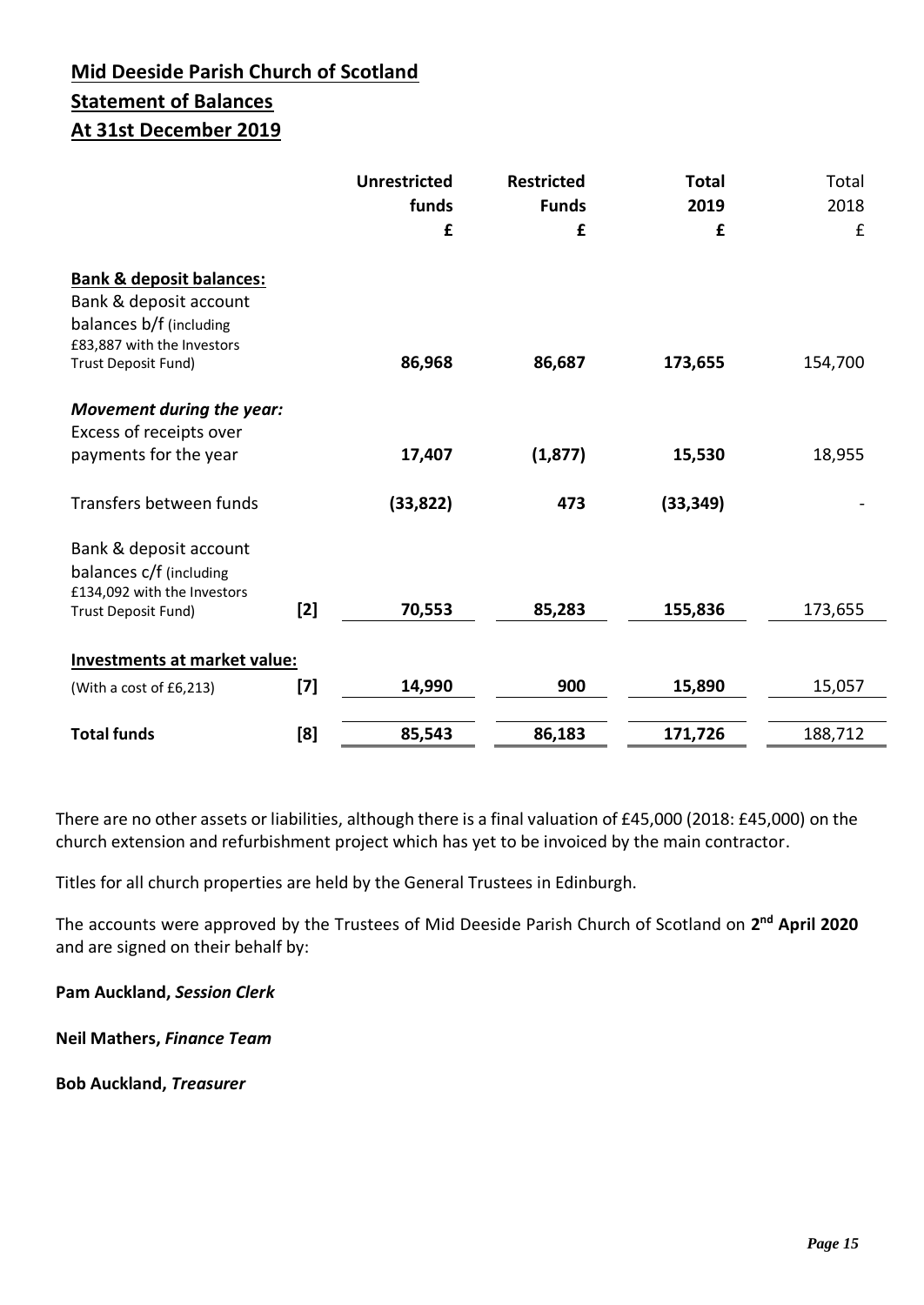#### **1. Trustee remuneration and related party transactions**

During the year nine (2018: eleven) Trustees received reimbursement for day to day church expenses, equipment purchases and other costs incurred on behalf of the congregation totalling £4,901 (2018 £4,227). Two (2018: one) Trustees received fees of £350 (2018: £650) for carrying out beadle duties at funerals.

Rev. Holly Smith received reimbursement of £485 (2018: £nil) for travel expenses (paid through the Church of Scotland offices) and reimbursement of £130 (2018: £nil) for telephone costs. Rev. Smith also received £1,192 against her disturbance allowance for moving-in costs.

#### **2. Movements in funds**

Comprising bank and deposit account balances only (i.e. investments are not included in this movements table).

|                               | At 1st  |                 |                 |                  | At 31st         |
|-------------------------------|---------|-----------------|-----------------|------------------|-----------------|
|                               | January |                 |                 |                  | <b>December</b> |
|                               | 2019    | <b>Receipts</b> | <b>Payments</b> | <b>Transfers</b> | 2019            |
|                               | £       | £               | £               | £                | £               |
| <b>Unrestricted funds:</b>    |         |                 |                 |                  |                 |
| <b>General Fund</b>           | 44,841  | 91,611          | (68,097)        | (517)            | 61,105          |
| [9]<br>- To good causes       |         |                 | (6, 733)        |                  |                 |
| <b>Fabric Fund</b>            | 2,841   | 476             |                 | 344              | 3,661           |
| Development Fund              | 38,583  | 240             | (300)           | (33, 349)        | 5,174           |
| The Guild                     | 703     | 1,924           | (619)           | (300)            | 613             |
| [9]<br>- To good causes       |         |                 | (1,095)         |                  |                 |
|                               | 86,968  | 94,251          | (76, 844)       | (33, 822)        | 70,553          |
|                               |         |                 |                 |                  |                 |
| <b>Restricted funds:</b>      |         |                 |                 |                  |                 |
| <b>Fair Trade Stall</b>       |         | 1,635           | (1, 407)        | 817              |                 |
| [9]<br>- To good causes       |         |                 | (1,045)         |                  |                 |
| <b>Charity Shop</b>           | 9,120   | 21,400          | (8,057)         | (500)            | 5,127           |
| [9]<br>- To good causes       |         |                 | (16, 836)       |                  |                 |
| <b>Extension Project Fund</b> | 60,055  | 317             |                 |                  | 60,372          |
| Organ Restoration             |         |                 |                 |                  |                 |
| Fund                          | 11,666  | 1,592           |                 | 500              | 13,758          |
| Children's Christian          |         |                 |                 |                  |                 |
| <b>Education Fund</b>         | 2,996   | 158             |                 |                  | 3,154           |
| <b>Graves Fund</b>            | 343     | 1               |                 | (344)            |                 |
| Spark Clock Fund              | 1,157   | 10              |                 |                  | 1,167           |
| <b>Benevolent Fund</b>        | 1,350   | 755             | (400)           |                  | 1,705           |
|                               | 86,687  | 25,868          | (27, 745)       | 473              | 85,283          |
|                               |         |                 |                 |                  |                 |
| <b>Total funds</b>            | 173,655 | 120,119         | (104, 589)      | (33, 349)        | 155,836         |

During the year a total of £33,349 was transferred to the General Trustees to finance the purchase of the new manse. This amount represents the difference between the value of the two buildings together with costs on the sale and purchase transactions.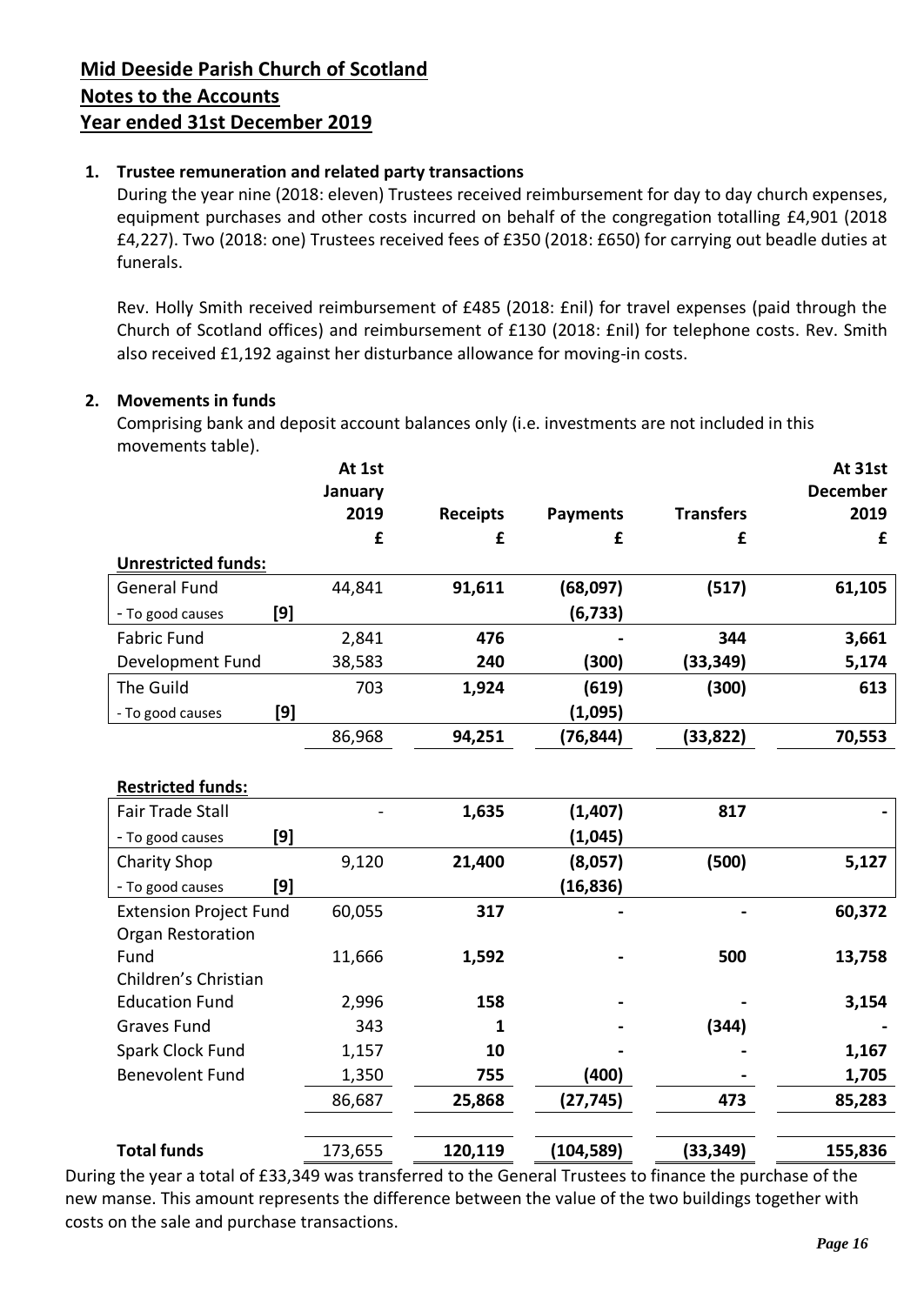#### **2. Movement in funds (continued)**

#### **Purposes of Designated or Restricted funds**

#### *(a) Funds held locally:*

*General Fund:* For the day-to-day income and expenses of Church life.

*Fabric Fund*: The Trustees have set aside funds for the maintenance of church properties.

*Development Fund*: The Trustees have set aside funds for the development of church buildings, their interiors, fixtures and multi-media equipment.

*The Guild:* The aim of the Guild is to invite and encourage men and women to commit their lives to Jesus Christ and to enable them to express their faith in worship, prayer and action.

*Fair Trade Stall*: This activity supports farmers and producers in less developed countries.

*Charity Shop:* This activity supports the church and causes within the Parish.

*Extension Project Fund:* Funds raised for the sanctuary refurbishment and extension.

*Organ Restoration Fund*: This is a fund for the restoration and ongoing maintenance of the pipe organ in the sanctuary of Mid Deeside Church.

*Children's Christian Education Fund*: This is a fund to support the work of young people's groups in the congregation.

*Graves Fund*: This fund is an amalgamation of several funds and is to be used for the maintenance of graves. Due its immateriality the balance on this fund was transferred during the year to the Fabric Fund and the Graves Fund was subsequently closed.

*Spark Clock Fund:* This is a fund for the maintenance of the clock in the tower of the former Lumphanan sanctuary of Mid Deeside Church.

*Benevolent Fund:* This is a fund used by the Minister to make discretionary and confidential grants to those in real need within the Parish.

#### *(b) Funds held by the General Trustees in Edinburgh:*

*Development Fund*: Funds have been set aside for the development of church buildings, their interiors, fixtures and multi-media equipment. These funds have now been applied in full.

*Miss J Spark Fund*: This fund is to be used for the fabric of the Mid Deeside Church building in Lumphanan.

*G Spark Fund:* This fund is to be used for the upkeep and replacement of fabric of church properties.

#### **3. Accounting policies**

The accounts are prepared on a cash basis. This means that only income received and expenditure incurred in the financial year is included in these accounts.

Normal repairs and maintenance to the fabric of the buildings are charged against the General Fund and the Fabric Fund. Exceptional and significant repairs and/or improvements are met from the Development Fund or by special fund raising efforts.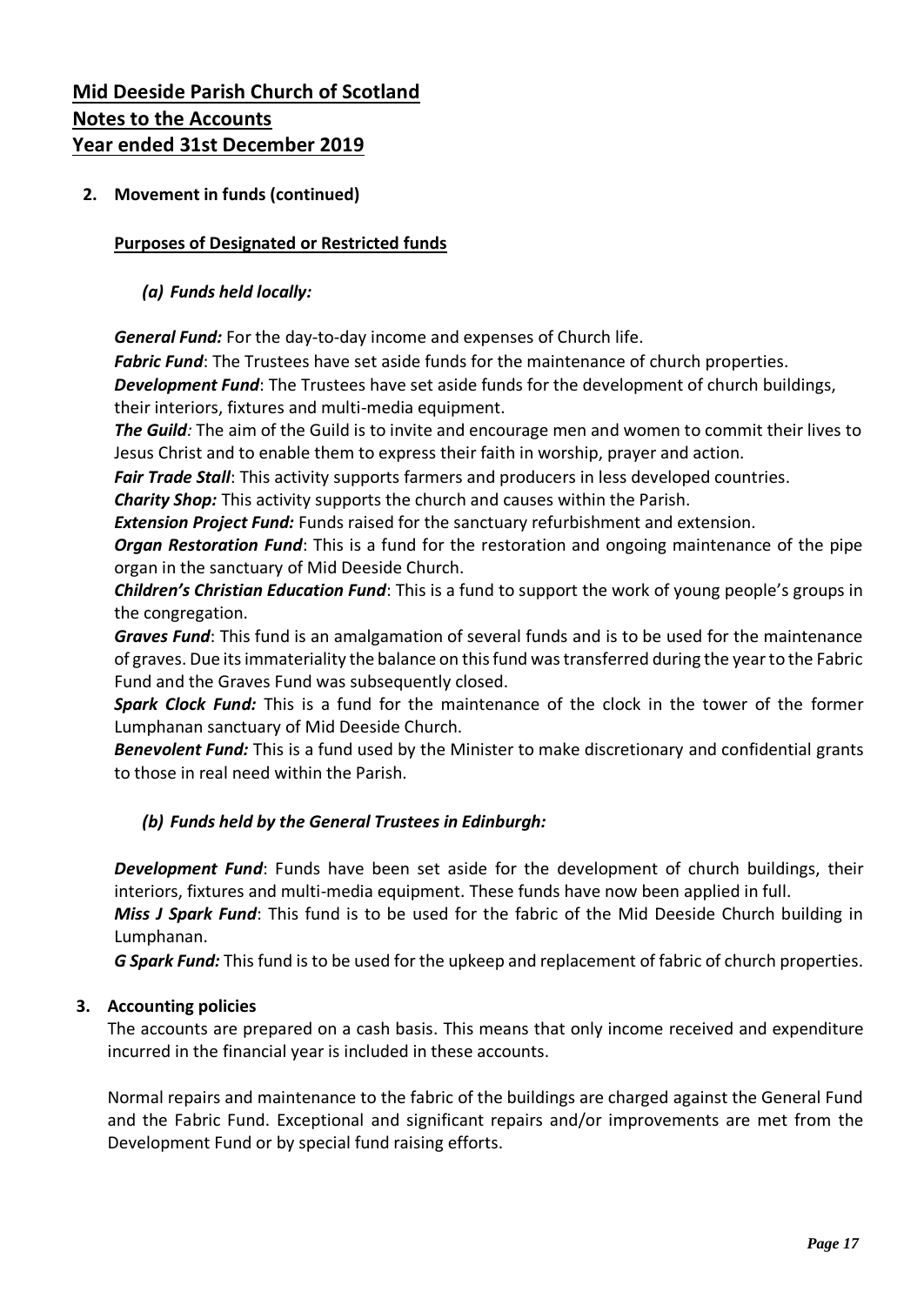# **Mid Deeside Parish Church of Scotland**

# **Notes to the Accounts (continued)**

**Year ended 31st December 2019**

|    |                                         | <b>Unrestricted</b> | <b>Restricted</b> | <b>Total</b> | Total  |
|----|-----------------------------------------|---------------------|-------------------|--------------|--------|
|    |                                         | funds               | funds             | 2019         | 2018   |
|    |                                         | £                   | £                 | £            | £      |
| 4. | <b>Receipts</b>                         |                     |                   |              |        |
|    | (a) Donations                           |                     |                   |              |        |
|    | Free Will Offering envelopes            | 4,436               |                   | 4,436        | 4,676  |
|    | Tax recovered on Gift Aid               | 11,406              | 31                | 11,437       | 13,541 |
|    | Open plate                              | 4,269               |                   | 4,269        | 3,676  |
|    | Bank standing orders                    | 38,361              | 100               | 38,461       | 37,757 |
|    | Other offerings                         | 5,828               | 136               | 5,964        | 7,218  |
|    |                                         | 64,300              | 267               | 64,567       | 66,868 |
|    |                                         |                     |                   |              |        |
|    | (b) Activities for generating funds     |                     |                   |              |        |
|    | Fundraising events/activities:          |                     |                   |              |        |
|    | For Mid Deeside Church                  |                     | 1,354             | 1,354        | 2,901  |
|    | For third party charities, etc.         | 8,107               |                   | 8,107        | 4,822  |
|    | Sale of Fair Trade stock                |                     | 1,635             | 1,635        | 2,213  |
|    | Charity Shop "Bread of Life" sales      |                     | 21,357            | 21,357       | 21,313 |
|    | Sale of pews & chairs                   | 50                  | 275               | 325          | 178    |
|    |                                         | 8,157               | 24,621            | 32,778       | 31,427 |
|    |                                         |                     |                   |              |        |
|    | (c) Rental of premises                  |                     |                   |              |        |
|    | Church & meeting rooms:                 |                     |                   |              |        |
|    | Weddings & funerals                     | 1,400               |                   | 1,400        | 2,600  |
|    | Other<br>$\overline{\phantom{a}}$       | 7,088               |                   | 7,088        | 8,212  |
|    | Ha'berry (incl. recharging electricity) | 3,936               |                   | 3,936        | 4,806  |
|    | MDC Hall, Lumphanan                     | 479                 |                   | 479          | 234    |
|    |                                         | 12,903              |                   | 12,903       | 15,852 |
|    |                                         |                     |                   |              |        |
| 5. | <b>Payments</b>                         |                     |                   |              |        |
|    | (a) Costs of generating funds           |                     |                   |              |        |
|    | Fair Trade stall:                       |                     |                   |              |        |
|    | Purchase of Fair Trade stock            |                     | 1,407             | 1,407        | 1,609  |
|    | Charity Shop "Bread of Life":           |                     |                   |              |        |
|    | Rental costs                            |                     | 4,800             | 4,800        | 4,800  |
|    | Fabric - repairs & maintenance          |                     | 411               | 411          | 607    |
|    | Water charges                           |                     | 490               | 490          | 288    |
|    | Council tax                             |                     | 537               | 537          | 547    |
|    | Heat & light                            |                     | 1,412             | 1,412        | 1,670  |
|    | Insurances                              |                     | 225               | 225          | 225    |
|    | Stationery                              |                     | 69                | 69           | 70     |
|    |                                         |                     |                   | 113          | 132    |
|    | Other expenses                          |                     | 113               |              |        |
|    |                                         |                     | 8,057             | 8,057        | 8,339  |
|    |                                         |                     | 9,464             | 9,464        | 9,948  |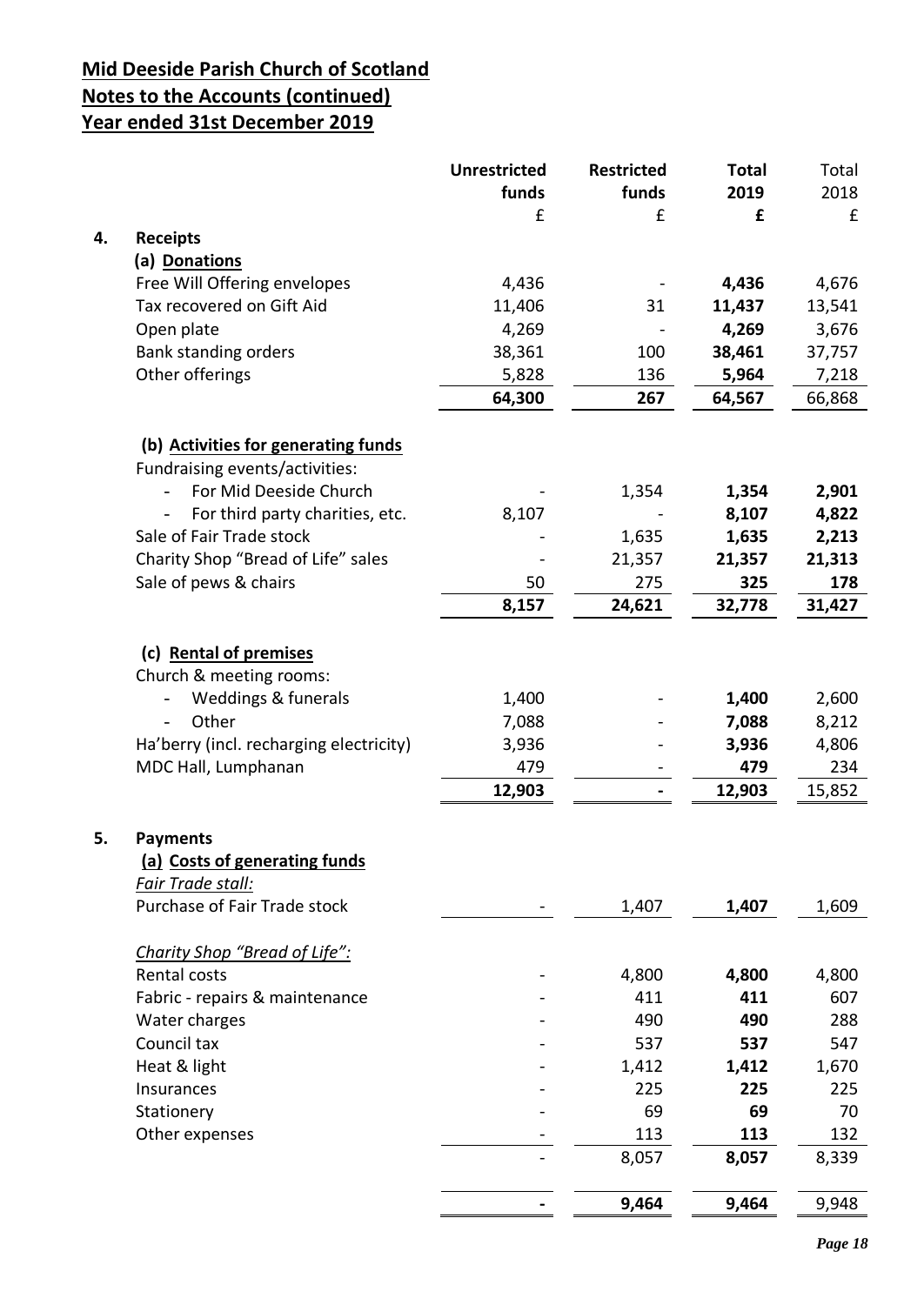|                                                                                        | <b>Unrestricted</b><br>funds | <b>Restricted</b><br>funds | <b>Total</b><br>2019 | Total<br>2018      |
|----------------------------------------------------------------------------------------|------------------------------|----------------------------|----------------------|--------------------|
|                                                                                        | £                            | £                          | £                    | $\pmb{\mathsf{f}}$ |
| <b>Payments (continued)</b><br>5.                                                      |                              |                            |                      |                    |
| (b) Charitable activities:                                                             |                              |                            |                      |                    |
| Ministries & Mission gross allocation                                                  | 43,255                       |                            | 43,255               | 41,409             |
| Endowment income & glebe rents                                                         | (9,929)                      |                            | (9,929)              | (9, 732)           |
| Vacancy allowance                                                                      | (6, 742)                     |                            | (6, 742)             | (11, 196)          |
| Net payment made to the                                                                |                              |                            |                      |                    |
| <b>Church of Scotland Ministries and</b><br><b>Mission funds</b>                       | 26,584                       |                            | 26,584               | 20,481             |
| Presbytery dues                                                                        | 884                          |                            | 884                  | 727                |
| [9]<br>Donations to charities, etc.                                                    | 7,828                        | 18,281                     | 26,109               | 11,404             |
| Minister's expenses (including removal<br>cost & disturbance allowance - total £1,912) | 2,527                        |                            | 2,527                |                    |
| Locum & pulpit supply costs                                                            | 1,060                        |                            | 1,060                | 5,357              |
| Other staffing costs                                                                   | 4,889                        |                            | 4,889                | 4,190              |
| Nomination Committee expenses                                                          | 59                           |                            | 59                   | 1,588              |
| Community outreach initiatives<br>(including Music Box & Holiday at Home)              | 171                          |                            | 171                  | 113                |
| Fabric, equipment & repairs                                                            | 6,215                        |                            | 6,215                | 13,782             |
| Electronic equipment & software                                                        | 2,553                        |                            | 2,553                | 1,134              |
| <b>Extension &amp; Sanctuary Project</b>                                               |                              |                            |                      | 5,063              |
| Upkeep of grounds                                                                      | 1,172                        |                            | 1,172                | 1,164              |
| Broadband, telecom & sundries                                                          | 1,005                        |                            | 1,005                | 899                |
| Council tax & water charges                                                            | 1,370                        |                            | 1,370                | 936                |
| Heat and light                                                                         | 9,866                        |                            | 9,866                | 8,919              |
| Insurances                                                                             | 4,214                        |                            | 4,214                | 4,531              |
| Website & electronic communications                                                    | 440                          |                            | 440                  | 795                |
| Worship, music & teaching                                                              | 2,009                        |                            | 2,009                | 1,239              |
| Youth Club                                                                             |                              |                            |                      | 807                |
| Training, conferences/courses                                                          | 480                          |                            | 480                  | 628                |
| Printing, stationery & postage                                                         | 768                          |                            | 768                  | 494                |
| Newsletter production                                                                  | 1,510                        |                            | 1,510                | 1,465              |
| Other expenses                                                                         | 1,240                        |                            | 1,240                | 745                |
|                                                                                        | 76,844                       | 18,281                     | 95,125               | 86,461             |
| <b>Total payments</b>                                                                  | 76,844                       | 27,745                     | 104,589              | 96,409             |

#### **6. Minister's stipend**

All Church of Scotland congregations contribute to the National Stipend Fund which bears the costs of all ministers' stipends and employers' contributions for national insurance, pension and housing and loan fund. Ministers' stipends are paid in accordance with the national stipend scale, which is related to years of service. For the year under review the minimum stipend was £27,585 and the maximum stipend (in the fifth and subsequent years of service) £33,899.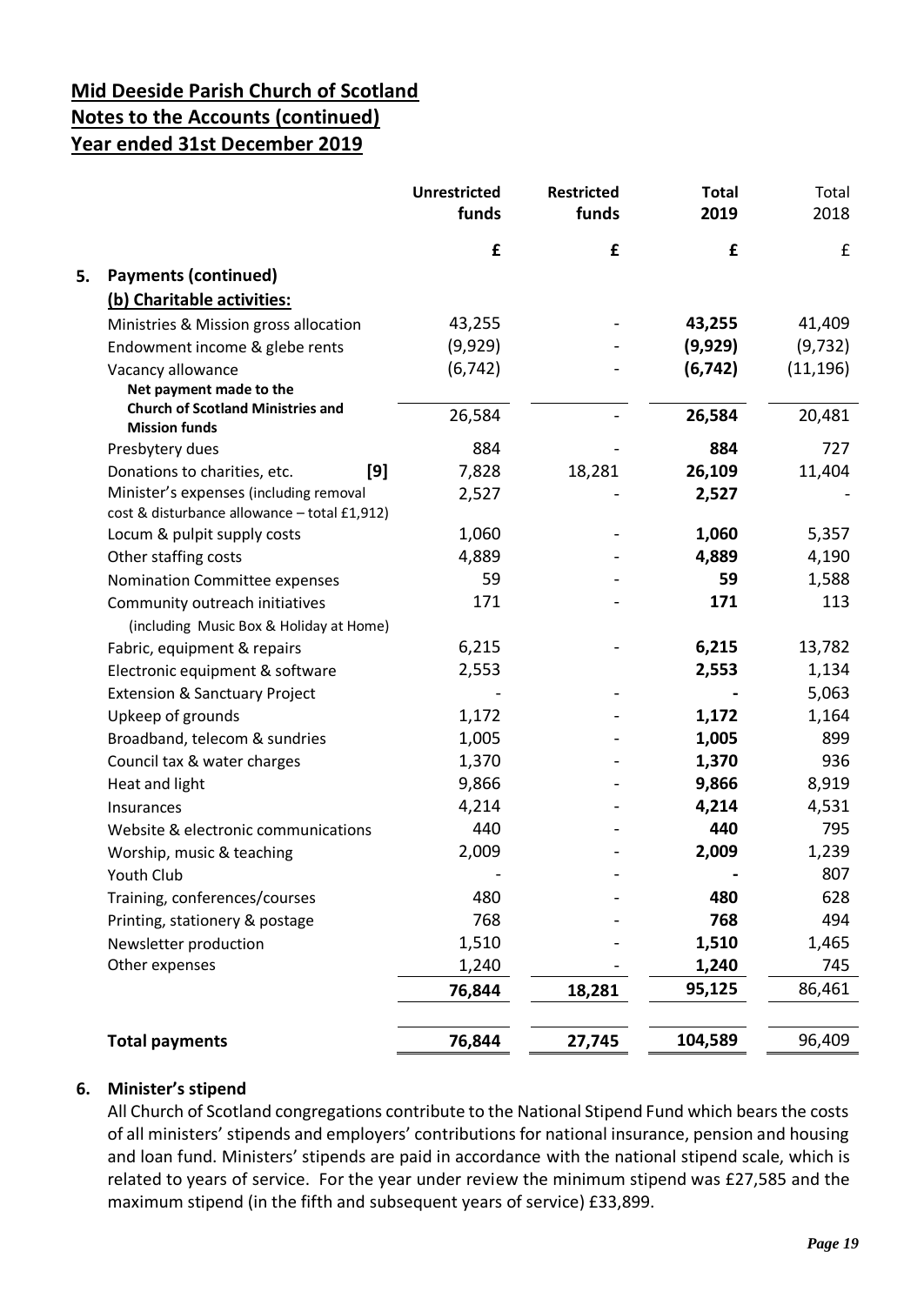|    |                                            | Unrestricted | <b>Restricted</b>        | <b>Total</b> | Total  |
|----|--------------------------------------------|--------------|--------------------------|--------------|--------|
|    |                                            | funds        | funds                    | 2019         | 2018   |
|    |                                            | £            |                          | £            | £      |
| 7. | Investments at market value                |              |                          |              |        |
|    | <b>Church of Scotland Investors Trust:</b> |              |                          |              |        |
|    | Income Fund                                | 13,037       | 900                      | 13,937       | 13,335 |
|    | Growth Fund                                | 1,953        | $\overline{\phantom{a}}$ | 1,953        | 1,722  |
|    |                                            | 14,990       | 900                      | 15,890       | 15,057 |

The market value of investments increased by £833 in 2019 (2018: decreased by £599).

|    |                                                                                           | 2019<br>£ | 2018<br>£ |
|----|-------------------------------------------------------------------------------------------|-----------|-----------|
| 8. | Total value of funds held locally (including<br>investments stated at their market value) |           |           |
|    | <b>Unrestricted funds</b>                                                                 |           |           |
|    | <b>General Fund</b>                                                                       | 64,308    | 47,759    |
|    | <b>Fabric Fund</b>                                                                        | 15,448    | 14,119    |
|    | Development Fund                                                                          | 5,174     | 38,583    |
|    | The Guild                                                                                 | 613       | 703       |
|    |                                                                                           | 85,543    | 101,164   |
|    | <b>Restricted funds</b>                                                                   |           |           |
|    | <b>Fair Trade Stall</b>                                                                   |           |           |
|    | <b>Charity Shop</b>                                                                       | 5,127     | 9,120     |
|    | <b>Extension Project Fund</b>                                                             | 60,372    | 60,055    |
|    | Organ Restoration Fund (Session has approved an                                           |           |           |
|    | additional £4,000 to be transferred to this fund when                                     |           |           |
|    | the organ restoration project is contracted).                                             | 13,758    | 11,666    |
|    | <b>Children's Christian Education Fund</b>                                                | 4,054     | 3,857     |
|    | <b>Graves Fund</b>                                                                        |           | 343       |
|    | Spark Clock Fund                                                                          | 1,167     | 1,157     |
|    | <b>Benevolent Fund</b>                                                                    | 1,705     | 1,350     |
|    |                                                                                           | 86,183    | 87,548    |
|    | <b>Endowment funds</b>                                                                    |           |           |
|    | <b>Total funds</b>                                                                        | 171,726   | 188,712   |
|    |                                                                                           |           |           |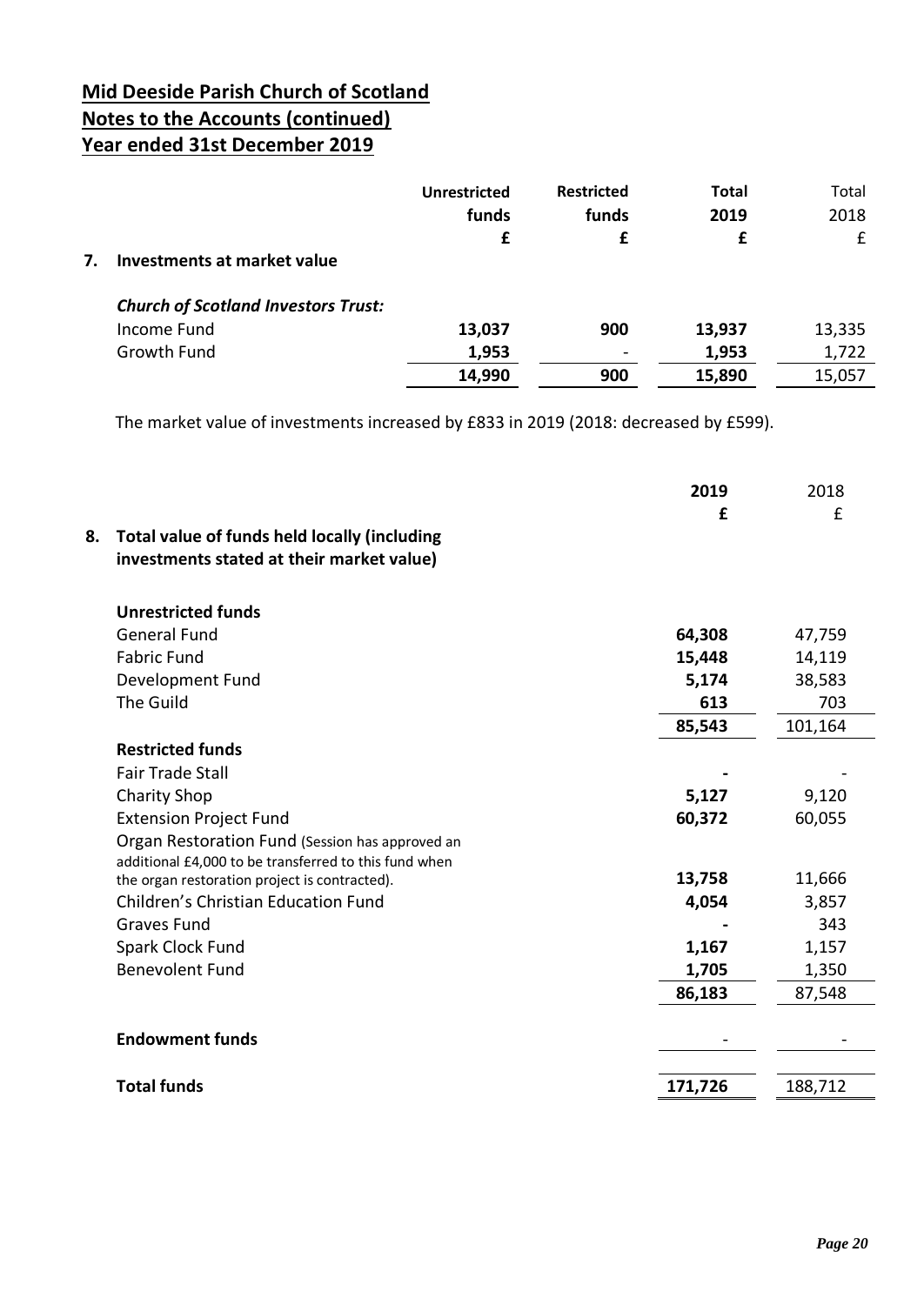|                                                                | 2019  | 2018  |
|----------------------------------------------------------------|-------|-------|
|                                                                | £     | £     |
| 9.<br>Donations to charities and other good causes             |       |       |
| (a) International:                                             |       |       |
| From the General Fund:                                         |       |       |
| Christian Aid                                                  | 5,494 | 701   |
| <b>Barnabas Fund</b>                                           |       | 241   |
| Joyful Motherhood project - Malawi (mainly postage of parcels) | 898   | 1,009 |
| <b>Toilet Twinning</b>                                         |       | 240   |
| United Christian Broadcasters Ltd - "WORD for today"           | 50    | 45    |
| From the Fair Trade stall:                                     |       |       |
| Fairtrade projects in the developing world                     | 1,045 | 1,021 |
| From the Guild:                                                |       |       |
| World Day of Prayer (from the Guild)                           | 225   | 163   |
| Joyful Motherhood project - Malawi                             | 50    | 50    |
| Guild project - Feed the Minds                                 |       | 200   |
| Guild project - Free to Live Trust                             |       | 25    |
| Guild project - Friends of Bolenga                             | 135   | 150   |
| Guild project - SEEMA                                          | 150   |       |
| Guild project - Cyclone appeal                                 | 75    |       |
| Guild project - Malawi fruits                                  | 25    |       |
| Guild project - Leprosy Mission (developing world)             | 190   | 170   |
|                                                                | 8,337 | 4,015 |
| (b) National & Regional:                                       |       |       |
| From the General Fund:                                         |       |       |
| Poppy Appeal                                                   | 105   | 168   |
| Charlie House (Aberdeen)                                       |       | 241   |
| <b>Homestart Deeside</b>                                       |       | 586   |
| A Bear Named Buttony (based in Ballater)                       | 186   |       |
| From the Guild:                                                |       |       |
| Salvation Army                                                 | 70    | 45    |
| <b>Guild project - Street Pastors</b>                          |       | 200   |
| Guild project - Crossreach                                     | 175   |       |
|                                                                | 536   | 1,240 |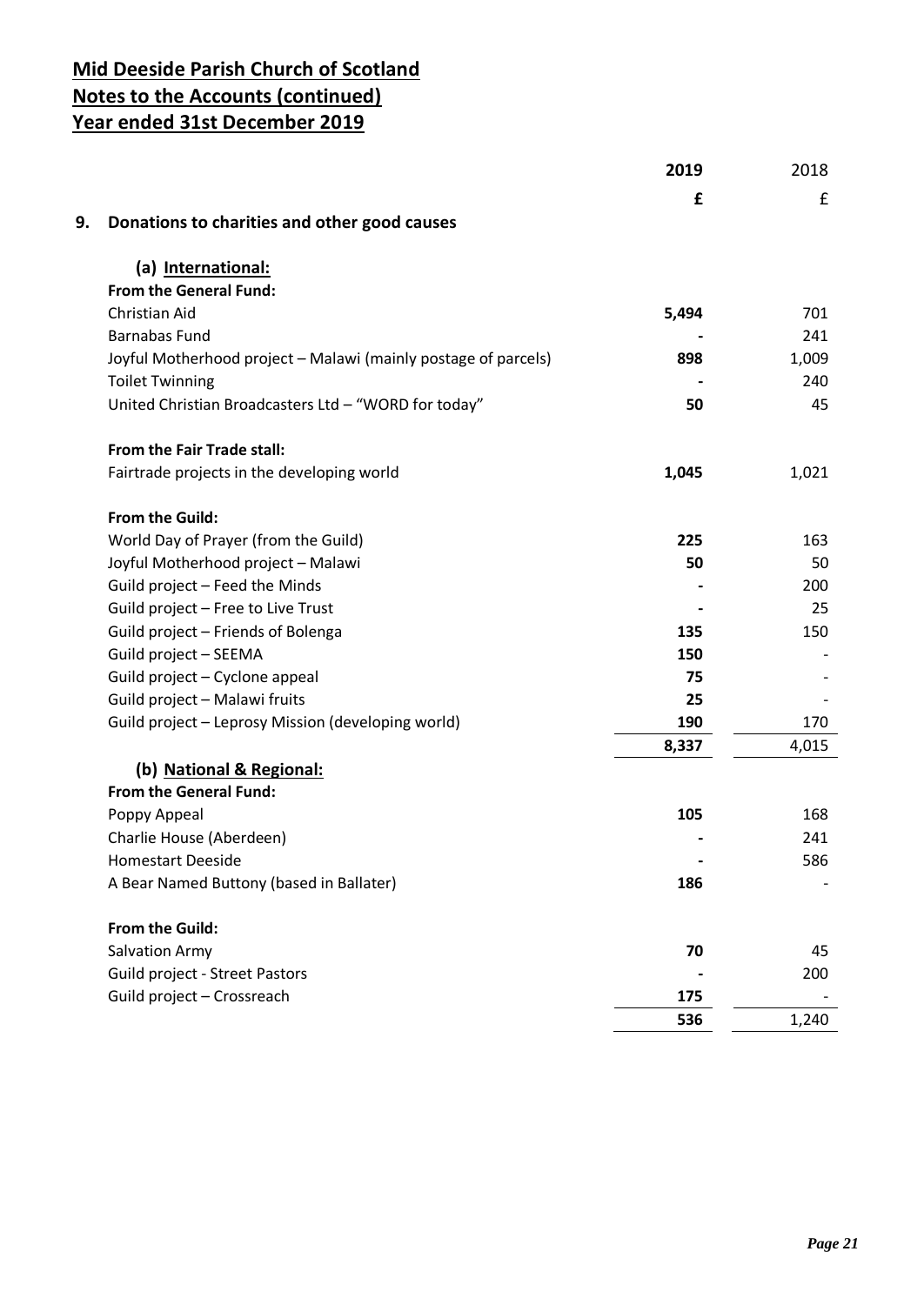|                                                                           | 2019   | 2018   |
|---------------------------------------------------------------------------|--------|--------|
|                                                                           | £      | £      |
| 9. Donations to charities and other good causes (continued)               |        |        |
| (c] Within the Parish:                                                    |        |        |
| From the Charity Shop:                                                    |        |        |
| Kincardine O'Neil Twinning Association -trip costs / young people support | 500    | 500    |
|                                                                           | 500    |        |
| Mesolithic Deeside Field Walking Group - test pitting                     |        |        |
| Lumphanan playpark refurbishment                                          | 1,000  |        |
| Lumphanan Paths Group - preliminary expenses, website & printing          | 1,460  |        |
| Lumphanan Moving Pictures - film licence & hall hire                      | 700    |        |
| Lumphanan Welfare Committee - trip                                        |        | 290    |
| Tornaveen Community Association - carpeting for hall                      |        | 700    |
| Notes from Torphins Singing Group - music cases / telescopic banner       |        | 1,000  |
| Torphins Medical Practice - portable ECG machine                          | 1,811  |        |
| Torphins Paths Group - path improvements                                  | 1,900  | 1,550  |
| Torphins Community Council - LED Christmas lights                         | 2,500  |        |
| Torphins Scout Group – gardening equipment / hike tents $(x10)$           | 600    | 1,470  |
| Torphins Horticultural Society - yung grower of the year prize            | 200    |        |
| Torphins Friendship Club - hire of bus for trip                           | 330    |        |
| Torphins Bowling Club - kitchen refurbishment                             | 1,000  |        |
|                                                                           |        | 250    |
| Torphins PS Parents Council - playground improvements                     |        |        |
| Torphins Primary School - new sound system for hall                       | 1,520  |        |
| Torphins Primary School - Fischy Music subscriptions                      | 298    | 149    |
| Torphins Playgroup - iPad & publicity / gazebo & sandpit                  | 730    | 240    |
| Defibrillator consumables                                                 | 37     |        |
| Grants for young people taking foreign trips                              | 1,750  |        |
|                                                                           |        |        |
| From the Benevolent Fund:                                                 |        |        |
| Grants to alleviate hardship situations                                   | 400    |        |
|                                                                           | 17,236 | 6,149  |
|                                                                           |        |        |
|                                                                           | 26,109 | 11,404 |
|                                                                           |        |        |
|                                                                           | 2019   | 2018   |
|                                                                           | £      | £      |
| In summary, the donations were made out of the following funds /          |        |        |
| activities:                                                               |        |        |
| <b>General Fund</b>                                                       | 6,733  | 3,231  |
| The Guild                                                                 | 1,095  | 1,003  |
| Total for unrestricted funds                                              | 7,828  | 4,234  |
|                                                                           |        |        |
| <b>Fair Trade Stall</b>                                                   | 1,045  | 1,021  |
| <b>Charity Shop</b>                                                       | 16,836 | 6,149  |
| <b>Benevolent Fund</b>                                                    | 400    |        |
| Total for restricted funds                                                | 18,281 | 7,170  |
|                                                                           |        |        |
|                                                                           |        |        |
|                                                                           | 26,109 | 11,404 |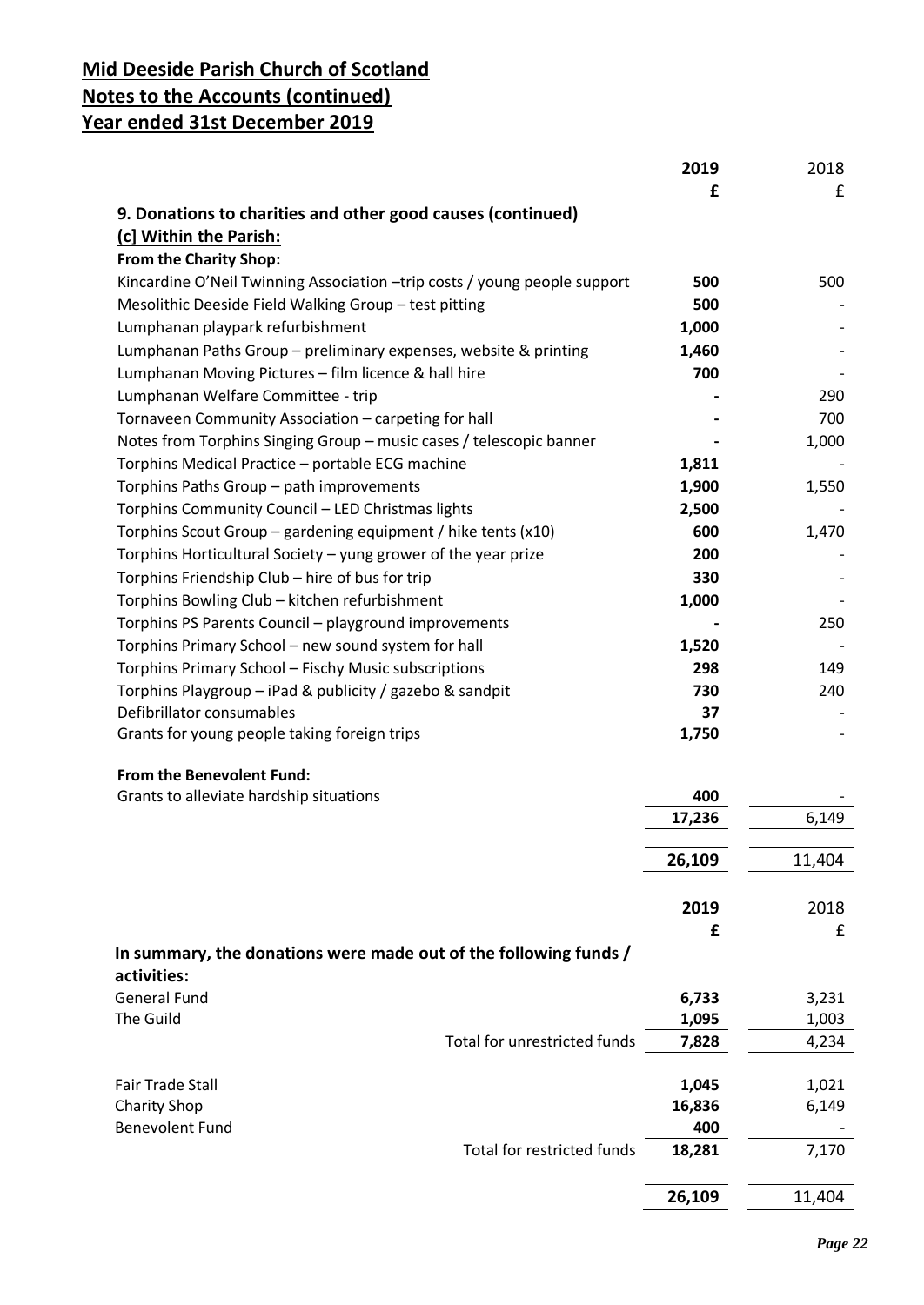#### **APPENDIX – 1 -**

#### **FUNDS HELD ON BEHALF OF THE MID DEESIDE PARISH CHURCH OF SCOTLAND CONGREGATION BY THE CHURCH OF SCOTLAND GENERAL TRUSTEES**

| <b>CAPITAL ACCOUNT (Investments)</b>                                                                                                              | 2019   | 2018   |
|---------------------------------------------------------------------------------------------------------------------------------------------------|--------|--------|
| Market value of credit balances at 31 December<br>(With a cost of £8,594 at 31 <sup>st</sup> December 2019 and at 31 <sup>st</sup> December 2018) | 30.026 | 26.475 |
| <b>REVENUE ACCOUNT (Deposit &amp; current accounts)</b><br>Credit balance at 31 December                                                          | 14.931 | 12.134 |
| <b>Total value of funds</b>                                                                                                                       | 44.957 | 38,609 |

The balances on the individual funds held by the General Trustees are as follows:

|                                             | Miss J<br><b>Spark</b><br><b>Fund</b> | <b>G</b> Spark<br>Fund   | <b>Manse</b><br>marketing<br>& legal<br>costs | 2019   | 2018   |
|---------------------------------------------|---------------------------------------|--------------------------|-----------------------------------------------|--------|--------|
|                                             | £                                     | £                        | £                                             | £      | £      |
| Deposit & current accounts                  | 14,735                                | $\overline{\phantom{a}}$ | 196                                           | 14,931 | 12,134 |
| Investments at market value:<br>Growth Fund | 30,026                                | $\overline{\phantom{a}}$ | $\overline{\phantom{0}}$                      | 30,026 | 26,475 |
| <b>Total value of funds</b>                 | 44,761                                | $\overline{\phantom{a}}$ | 196                                           | 44,957 | 38,609 |

The movement on the individual funds held by the General Trustees during the year was as follows:

|                                                 | Miss J<br><b>Spark</b><br><b>Fund</b> | <b>G</b> Spark<br><b>Fund</b> | <b>Manse</b><br>marketing<br>& legal<br>expenses | <b>Total funds</b><br>held by the<br>General<br><b>Trustees</b> |
|-------------------------------------------------|---------------------------------------|-------------------------------|--------------------------------------------------|-----------------------------------------------------------------|
|                                                 | £                                     | £                             | £                                                | £                                                               |
| Value of funds - 1 <sup>st</sup> January 2019   | 24,345                                | 15,836                        | (1, 572)                                         | 38,609                                                          |
| <b>Receipts:</b>                                |                                       |                               |                                                  |                                                                 |
| Deposit account interest                        | 105                                   | 9                             | 696                                              | 810                                                             |
| Investment income                               | 668                                   | 247                           |                                                  | 915                                                             |
| Proceeds on sale of old manse                   |                                       |                               | 345,333                                          | 345,333                                                         |
|                                                 | 773                                   | 256                           | 346,029                                          | 347,058                                                         |
| Payments:                                       |                                       |                               |                                                  |                                                                 |
| Manse marketing & legal expenses                |                                       |                               | (6, 110)                                         | (6, 110)                                                        |
| Purchase of new manse                           |                                       |                               | (371,500)                                        | (371,500)                                                       |
|                                                 |                                       |                               | (377,610)                                        | (377,610)                                                       |
| Change in market value<br><b>Transfers</b>      | 3,551<br>16,092                       | (16,092)                      | 33,349                                           | 3,551<br>33,349                                                 |
| Value of funds - 31 <sup>st</sup> December 2019 | 44,761                                |                               | 196                                              | 44,957                                                          |